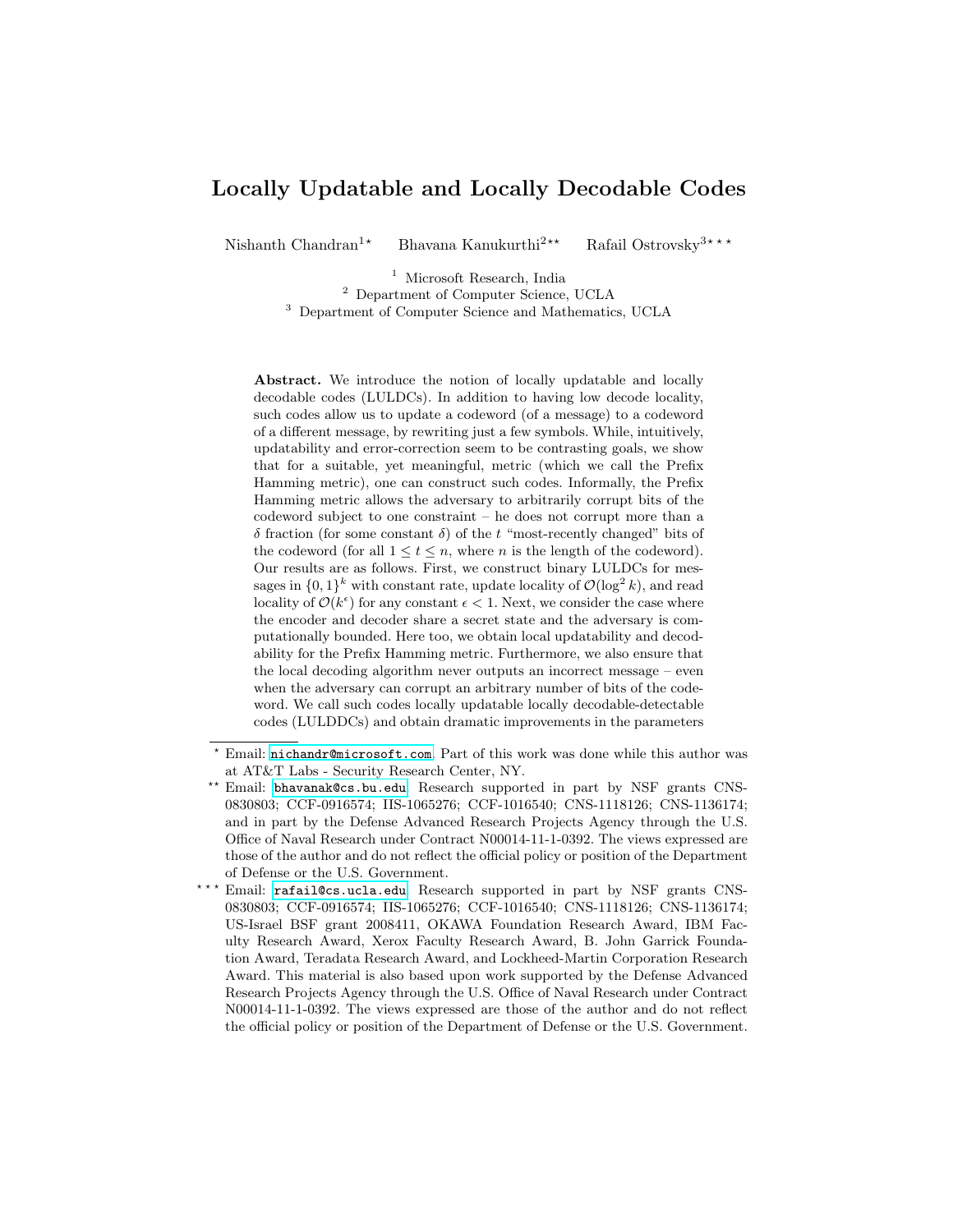(over the information-theoretic setting). Our codes have constant rate, an update locality of  $\mathcal{O}(\log^2 k)$  and a read locality of  $\mathcal{O}(\lambda \log^2 k)$ , where  $\lambda$  is the security parameter.

Finally, we show how our techniques apply to the setting of dynamic proofs of retrievability (DPoR) and present a construction of this primitive with better parameters than existing constructions. In particular, we construct a DPoR scheme with linear storage,  $\mathcal{O}(\log^2 k)$  write complexity, and  $\mathcal{O}(\lambda \log k)$  read and audit complexity.

### 1 Introduction

Standard error correcting codes (ECC) enable the recovery of a message even when a large fraction of its codeword is corrupted. One disadvantage of ECCs is that, in order to read even a single bit of the data, the entire codeword needs to be decoded. This becomes very inefficient if a user frequently needs to access specific parts of the underlying data. Locally decodable codes LDCs, introduced by Katz and Trevisan [\[15\]](#page-24-0), overcome this problem and allow recovery of a single symbol of the message by reading only a few symbols of the potentially corrupted codeword. Another disadvantage of standard ECCs is that, in order to change even a single bit of the data, the entire codeword needs to be recomputed. A natural question to ask is: can we obtain codes which also allow us to change the underlying data by rewriting only a few symbols of the codeword? That is,

Can we build an ECC that allows you to decode and update the message by reading and/or modifying sub-linear number of symbols of the codeword?

In this work, we explore this question and its cryptographic connection.

#### 1.1 Codes with locality

Locally Decodable Codes. As mentioned before, locally decodable codes (LDCs), introduced by Katz and Trevisan [\[15\]](#page-24-0) are a class of error correcting codes, where every bit of the message can be probabilistically decoded by reading only a few bits of the (possibly corrupted) codeword. In more detail, a binary locally decodable code encodes messages in  $\{0,1\}^k$  into codewords in  $\{0,1\}^n$ . The parameters of interest in such codes are: a) the rate of the code  $\rho = \frac{k}{n}$ ; b) the distance  $\delta$ , which signifies that the decoding algorithm succeeds even when  $\delta n$  of the bits of the codeword are corrupted; c) the locality r which denotes the number of bits of the codeword read by the decoding algorithm; and d) the error probability  $\epsilon$ that denotes that for every bit of the message, the decoding algorithm successfully decodes it with probability  $1 - \epsilon$ . Ideally, one would like to minimize both the length of the code as well as the locality; unfortunately, there is a trade-off between these parameters. On the one hand, we have the Hadamard code that has a locality of 2; however its length is exponential in k. (Indeed, the best code length for LDCs with constant locality are super-polynomial in  $k$  [\[27](#page-24-1)[,8,](#page-23-0)[6\]](#page-23-1).). On the other hand, the best known codes with constant rate, [\[16,](#page-24-2)[11,](#page-24-3)[13\]](#page-24-4), have a locality of  $\mathcal{O}(n^{\epsilon})$  for any constant  $0 < \epsilon < 1$ . For a survey on locally decodable codes, see Yekhanin's survey [\[28\]](#page-24-5).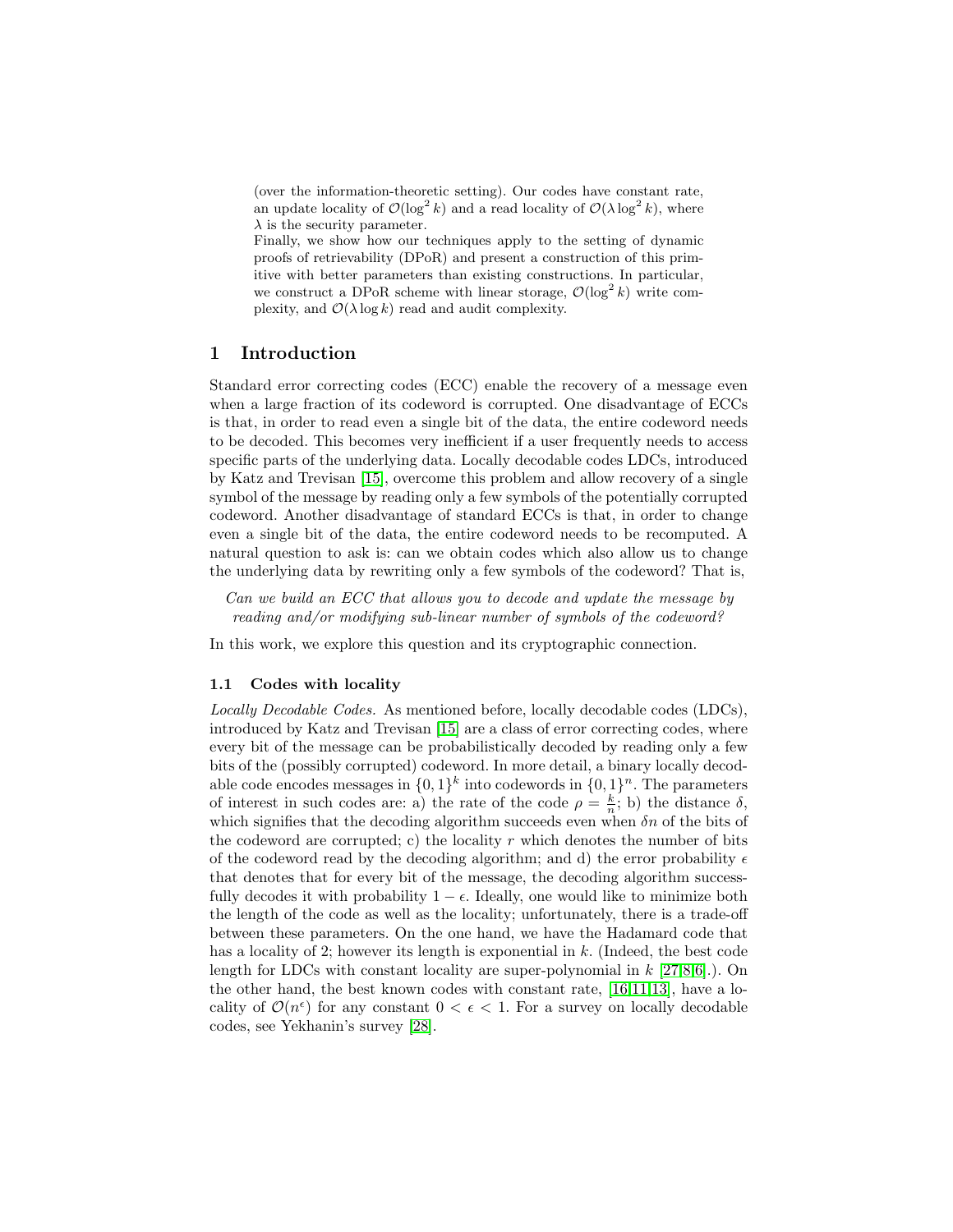Locally Updatable and Locally Decodable Codes. As we mentioned before, LDCs (and error correcting codes in general) are extremely useful as they provide reliability even when many bits of the codeword may be corrupted; unfortunately, the (unavoidable) price that we pay is that even small changes to the message result in a large change to the codeword. In this work, we ask "can we have locally decodable codes that are locally updatable?". That is, can we have locally decodable codes such that in order to obtain a codeword of message  $m'$  from a codeword of message m (where m and  $m'$  differ only in one bit) one only needs to modify a few bits of the codeword? We call such codes locally updatable and locally decodable codes (LULDCs); the number of bits that are modified by the update algorithm is then referred to as the update locality and the number of bits read by the (local) decoding algorithm is referred to as the read locality.

The Prefix Hamming Metric. As in the case of LDCs, our goal is to tolerate a constant fraction of errors while achieving subliniear locality (for both read and update). However, a little thought reveals that updatability and error correction are conflicting goals – if a code tolerates a  $\delta$ -fraction of errors then, to change even one bit of the data, at least  $2\delta$ -fraction of the codeword symbols do need to be re-written.

In light of this, we consider a weaker, yet meaningful, adversarial model of corruption. In this model, the adversary is still allowed to corrupt constant fraction of the bits of the codeword. However, the bits of the codeword have an "age" associated with them and the adversary is allowed to corrupt fewer of the younger/newer bits and is allowed to corrupt many of the older bits. Whenever we touch (i.e., write) a particular bit  $i$  of the codeword during an update procedure, this bit becomes a young bit with an age less than every other bit in the codeword. At this point of time, the  $i<sup>th</sup>$  bit of the codeword is the youngest bit in the codeword. Now, suppose we touch the  $j<sup>th</sup>$  bit of the codeword, then this bit becomes the youngest bit, with the  $i<sup>th</sup>$  bit now becoming the second youngest bit of the codeword and so on. Note that if we were to now touch the  $i<sup>th</sup>$  bit, it would once again become the youngest bit of the codeword.

We allow the adversary to corrupt a constant fraction of the bits of the codeword subject only to one constraint – he never corrupts more than a  $\delta$ fraction of the t youngest bits (for all  $1 \le t \le n$ ). We call this metric the *Prefix* Hamming Metric. This metric models a situation where the longer the time a bit of the codeword resides in the system, the easier it is for an adversary to corrupt it. That is, stored data (codeword bits) gets "stale" unless refreshed, and hence the more time the data is untouched, the more errors it will have.

Comparison with Tree Codes. Our error model is similar to the one considered by Schulman [\[23\]](#page-24-6),[\[24\]](#page-24-7) in his seminal work on Tree Codes. Tree codes were specifically designed for streaming messages and allow the encoding of messages one bit at a time; the corresponding codeword symbol for every bit of the message is obtained by traversing down a tree. The codeword of the message is obtained by simply concatenating all the individual codeword symbols. Schulman's code guarantees the following: consider any two (different) paths of length t beginning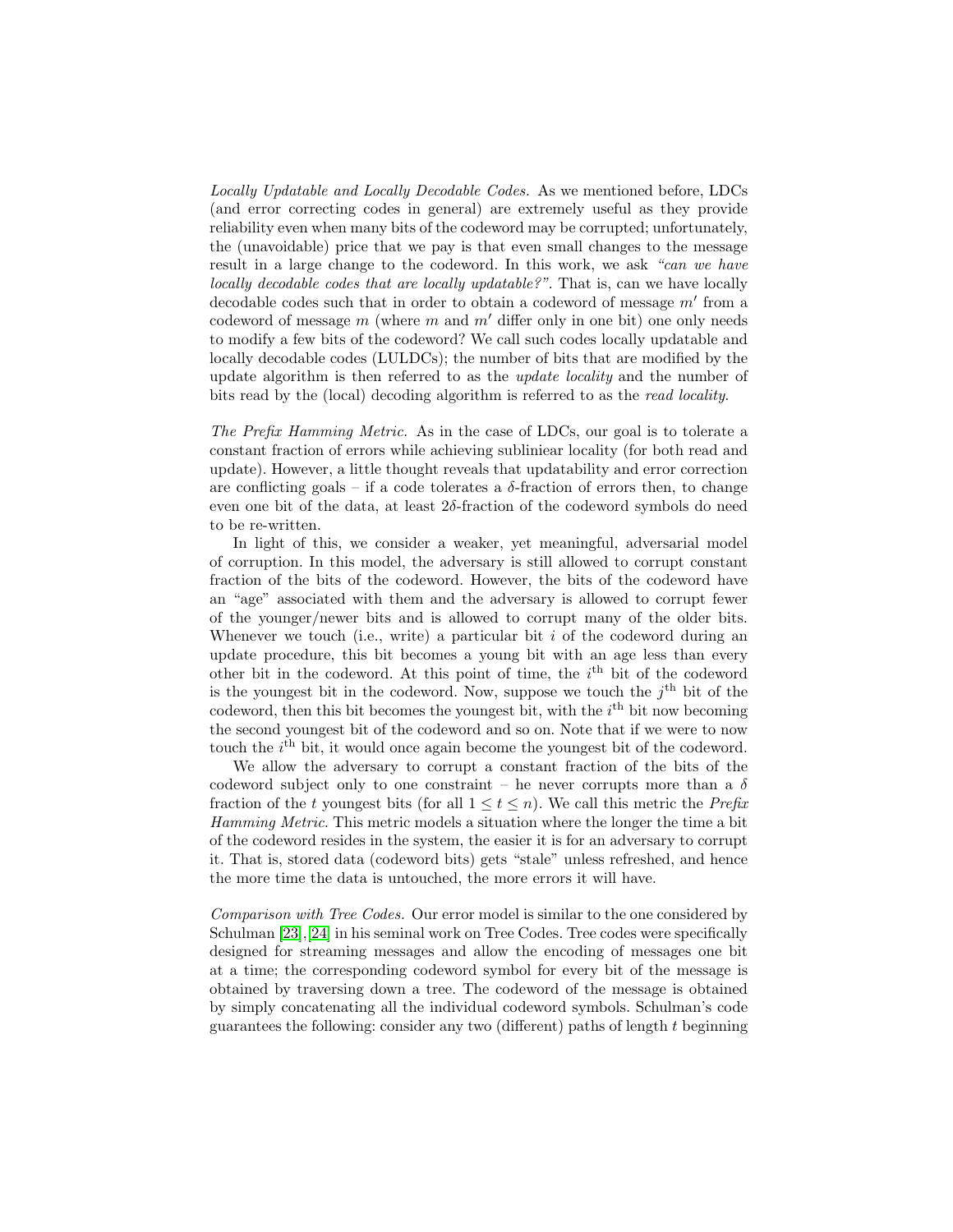at a particular node in the tree (that denote two different messages); then, the codewords corresponding to these messages have Hamming distance at least  $\alpha t$ (for some constant  $\alpha$ ). Alternately viewed, at any given instance, as long as the adversary does not corrupt more than a  $\alpha$  fraction of the t most recently transmitted codeword symbols, the codeword will decode to the correct message. Tree codes were designed for arbitrary (polynomial length) messages; however, we do not know of explicit constructions of tree codes with constant rate.

In our work, the message and codeword lengths are fixed in advance. But the message bits can be updated in a streaming fashion by rewriting certain bits of the codeword. Our adversarial error model says the following: at any given instance, as long as the adversary does not corrupt more than a particular constant fraction of the t most recently rewritten bits of the codeword (for all t), the codeword will decode to the correct message.

#### 1.2 Our Results

Information-theoretic Codes. We first construct an LULDC in the informationtheoretic setting for the Prefix Hamming metric. We define this metric and such codes in detail in Section [2;](#page-7-0) for now, we give an overview of the result and the parameters that we achieve.

– Result 1 (Informal): We construct binary LULDCs for the Prefix Hamming metric for messages in  $\{0,1\}^k$ . Our codes have a rate of  $\mathcal{O}(1)$ , an amortized update locality of  $\mathcal{O}(\log^2 k)$  and a worst case read locality of  $\mathcal{O}(k^{\epsilon})$  for any constant  $\epsilon$  < 1. For codes that operate on a larger alphabet  $\Sigma$ , with  $|\Sigma| \ge$  $\log k$ , we can improve the update locality to  $\mathcal{O}(\log k)$  (other parameters remaining the same).

Computational Codes. Next, we consider a scenario where the encoder and decoder share a secret state S and where the adversary is computationally bounded. In such a setting, we are able to provide the added guarantee that the (local) decoding algorithm never outputs an incorrect message, irrespective of the number of corrupted bits in the codeword. For the sake of clarity, we refer to such codes as locally updatable and locally decodable-detectable codes (LULDDCs). In addition to providing stronger guarantees, we also obtain dramatic improvements over the parameters achieved by our information-theoretic LULDC construction. In particular, we obtain the following parameters:

- Result 2 (Informal): We construct binary LULDDCs for messages in  $\{0,1\}^k$ . Our codes have constant rate, an amortized update locality of  $\mathcal{O}(\log^2 k)$  and a worst case read locality of  $\mathcal{O}(\lambda \log^2 k)$ , where  $\lambda$  is the security parameter of the system.

Finally, we note that our techniques for building LULDDCs lend themselves to the construction of a Dynamic Proof of Retrievability (DPoR) scheme. Below we discuss our result on DPoR, which we believe, is of independent interest.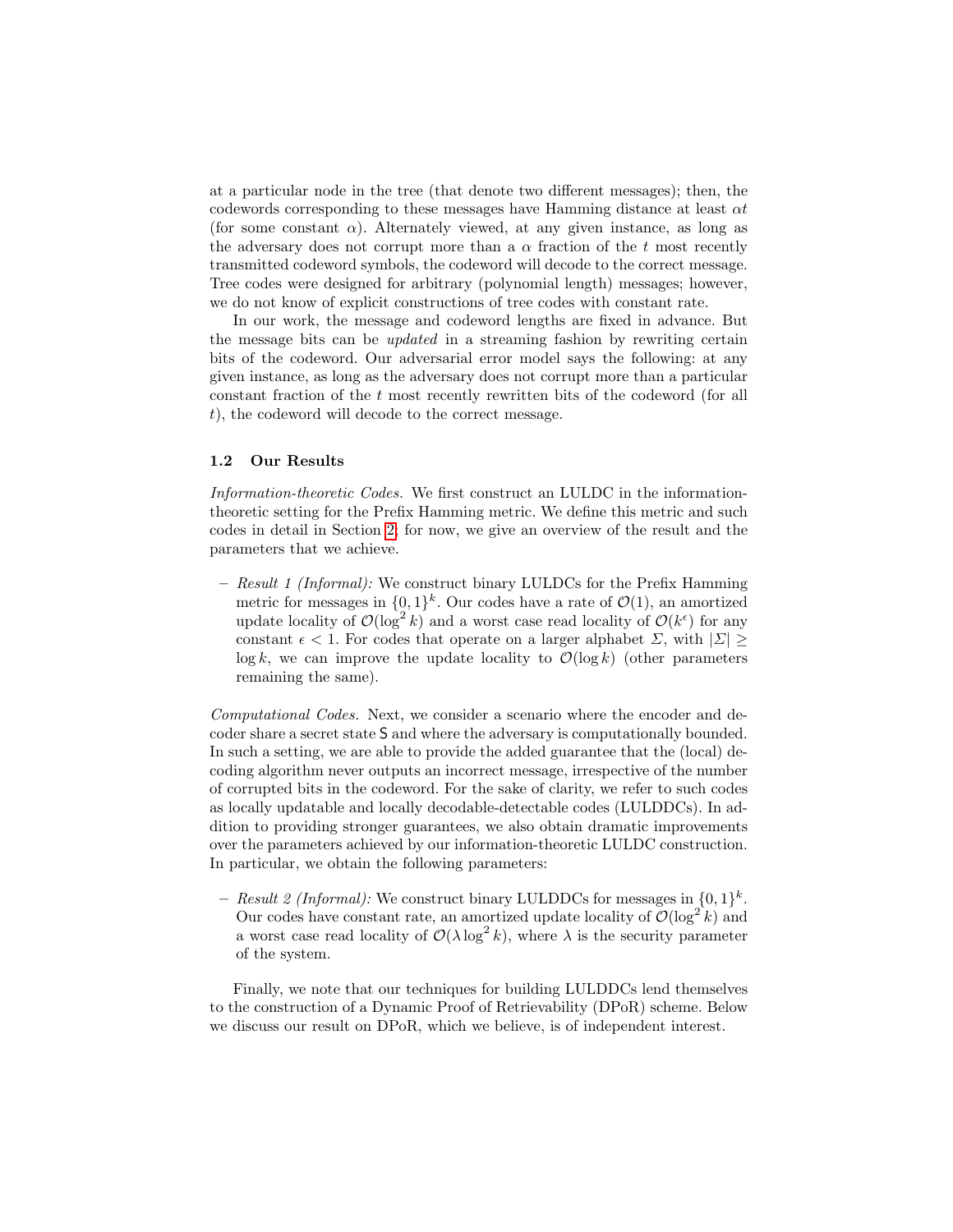Dynamic Proofs of Retrievability. Informally, a proof of retrievability allows a client to store data on an untrusted server and later on, obtain a short proof from the server, that indeed all of the client's data is present on the server. In other words, the client can execute an audit protocol such that any malicious server that deletes or changes even a single bit of the client's data will fail to pass the audit protocol, except with negligible probability in the security parameter[4](#page-4-0) . Proofs of retrievability, introduced by Juels and Kaliski [\[14\]](#page-24-8), were initially defined on static data, building upon the closely related notion of sublinear authenticators defined by Naor and Rothblum [\[18\]](#page-24-9). Several works have studied the efficiency of such schemes  $[25,7,2,1]$  $[25,7,2,1]$  $[25,7,2,1]$  $[25,7,2,1]$  with the work of Cash, Küpçü, and Wichs  $[3]$ considering the notion of proofs of retrievability on dynamically changing data; in other words, they constructed a proof of retrievability scheme that allowed for efficient updates to the data. Their DPoR scheme has  $\mathcal{O}(k)$  server storage.  $\mathcal{O}(\lambda)$  client storage,  $\mathcal{O}(\lambda \log^2 k)$  read complexity,  $\mathcal{O}(\lambda^2 \log^2 k)$  write and audit complexity<sup>[5](#page-4-1)</sup>. We improve their parameters and obtain the following result:

 $-$  Result 3 (Informal): We obtain a construction of a dynamic proof of retrievability with  $\mathcal{O}(k)$  server storage,  $\mathcal{O}(\lambda)$  client storage,  $\mathcal{O}(\lambda \log k)$  read complexity,  $\mathcal{O}(\log^2 k)$  write complexity and  $\mathcal{O}(\lambda \log k)$  audit complexity<sup>[6](#page-4-2)</sup>.

#### 1.3 Our Techniques

We now give a high-level overview of the techniques used to obtain our results. We shall make use of the hierarchical data structure introduced by Ostrovsky [\[19\]](#page-24-11),[\[20\]](#page-24-12) in the context of oblivious RAMs. Oblivious RAMs [\[9,](#page-23-6)[19\]](#page-24-11) allow efficient random access to memory without revealing the access pattern to an adversary that observes the reads and writes made to memory. ORAM protocols hide the access pattern by making use of several tools carefully put-together. Here we distill out exactly what we need for our construction. In particular, we will primarily make use of the hierarchical data structure, coupled with certain other techniques, to construct LULDCs.

Hierarchical Data Structure. At a high level, this data structure comprises of buffers buff<sub>0</sub>, $\cdots$ , buff<sub> $\tau$ </sub> of increasing size. Buffer buff<sub>i</sub> has  $2^i$  elements and each element in the buffer is of the form (index, value). In addition, there is a special buffer, buff<sup>\*</sup> which has all bits of the message in order (and hence without an index). To read a value at a particular index i, we scan the buffers in top-down manner. To write (or re-write) a value v at index i, we write it to the top

<span id="page-4-0"></span><sup>4</sup> Formally, this guarantee is provided by requiring the existence of an extractor algorithm, that given black-box rewinding access to any malicious server that passes the audit with non-negligible probability, will extract all of the client's data, except with negligible probability.

<span id="page-4-1"></span> $5$  The work of Cash *et al.* [\[3\]](#page-23-5) considered the complexity without explicitly including the (storage as well as verification) complexity of the MAC; if one did this, then the parameters obtained will all be larger by a factor of  $\mathcal{O}(\lambda)$ .

<span id="page-4-2"></span> $^6$  These parameters include the cost for storage and verification of the MACs.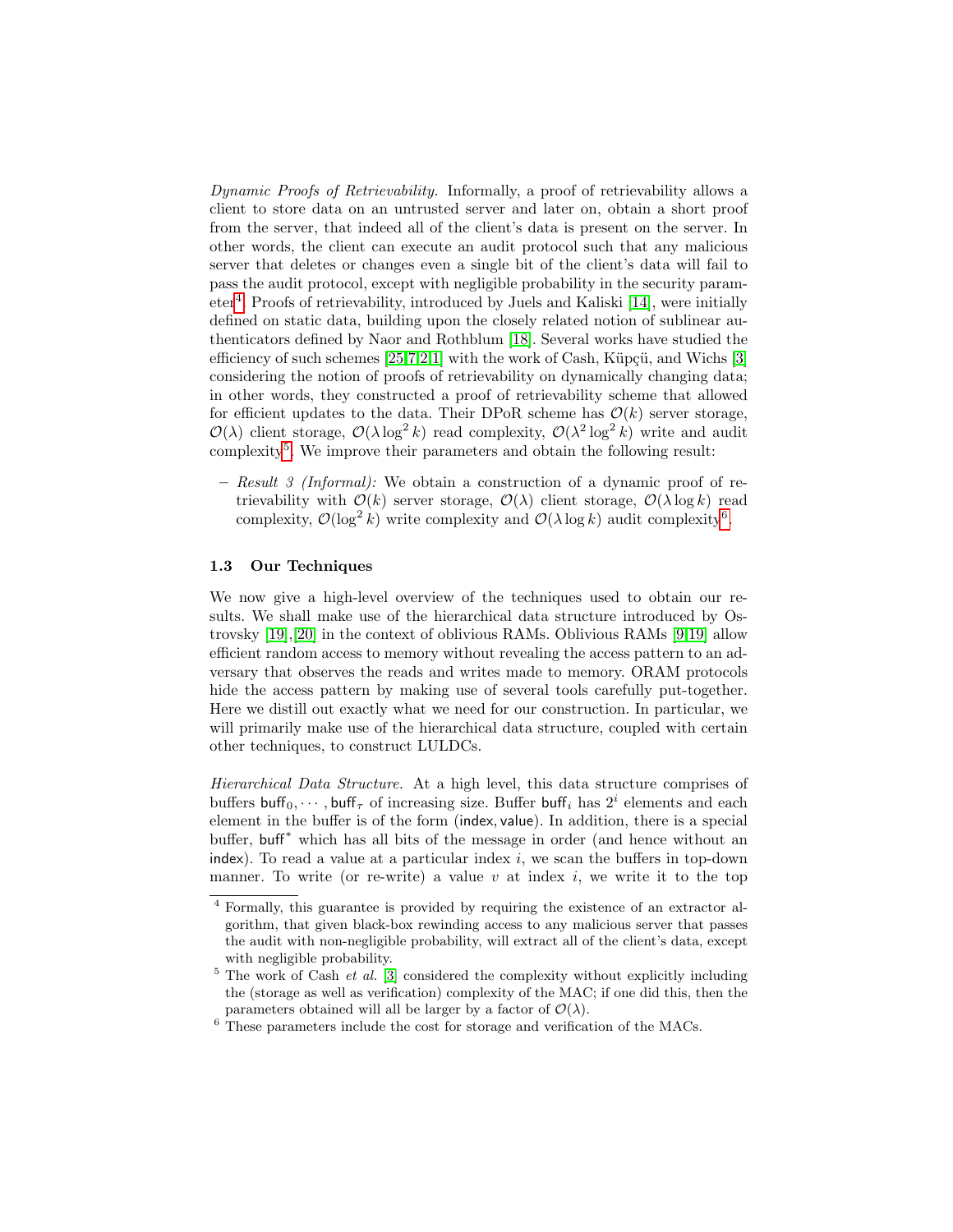buffer. Writing to buffers evenutally fills them up. To handle this, buffers are periodically combined and moved to an empty buffer in some lower level in a careful manner.

LULDCs for the Prefix Hamming Metric. The first idea behind our construction in the information-theoretic setting is as follows. To achieve local decodability, we encode each buffer (including buff<sup>\*</sup>) with a locally decodable code (LDC). Whenever we wish to update a bit of the message, we will write it to the topmost buffer buff<sub>0</sub> and re-encode the top buffer using an LDC to encode this latest update. Naturally, the top buffer gets full after an update operation. Whenever we encounter a full buffer, we move its contents to the buffer below it (that is, we decode the entire buffer, combine top level buffers together and re-encode them at a level below, once again using an LDC for the encoding). When we wish to (locally) decode a particular index  $i$  of the message, we scan buffers one-by-one starting with topmost buffer. Now, note that we need to check if a particular index is found in a buffer or not. In order to do this, we always ensure that buffers store (index, value) pairs that are sorted according to the index value. This will enable us to perform a binary search (decoded via the underlying LDC) to check if a buffer contains a particular index  $i$  or not. Since we are performing the binary search via the decode algorithm of the underlying LDC, we must ensure that the decode does not fail with too high a probability; hence, we repeat the decode procedure at each level some fixed number of times to ensure this and make sure that our overall local decoding algorithm succeeds except with  $\epsilon$  probability. When the index is found, we stop searching lower level buffers and output the value retrieved (our construction will always ensure that if an index value was updated, then the latest value of the index will be stored at a high level buffer). If the index is not found, then we read the corresponding element from the special buffer buff<sup>\*</sup>, once again using the underlying LDC.

Since we must store every updated element as a (index, value)-pair, the above described technique will decrease the rate of the code by a factor of  $\mathcal{O}(\log k)$ . Hence, in order to ensure that our code has constant rate, we carefully choose the total number of buffers  $\tau + 1$  in our construction to ensure that we obtain constant rate codes and yet achieve good update and read locality.

Now, in the above construction, we first show that the decode and update algorithms succeed (with small locality) as long as an adversary corrupts only a constant fraction of the bits of each buffer. We then proceed to show that if an adversary corrupts bits of the codeword according to the Prefix Hamming metric, then he can only corrupt a constant fraction of the bits of each buffer (within a factor of 2). This gives us our construction of LULDCs.

Computational LULDDCs. To obtain our construction in the computational setting, at a high level, we follow our information-theoretic construction. However, there are three main differences. First, when decoding the  $i<sup>th</sup>$  bit of the codeword, we still scan each buffer to see if a "latest" copy of the  $i<sup>th</sup>$  bit is present in that buffer. However, now, because we are in the computational setting, we no longer need to store the buffer in sorted order and perform a binary search. Instead, we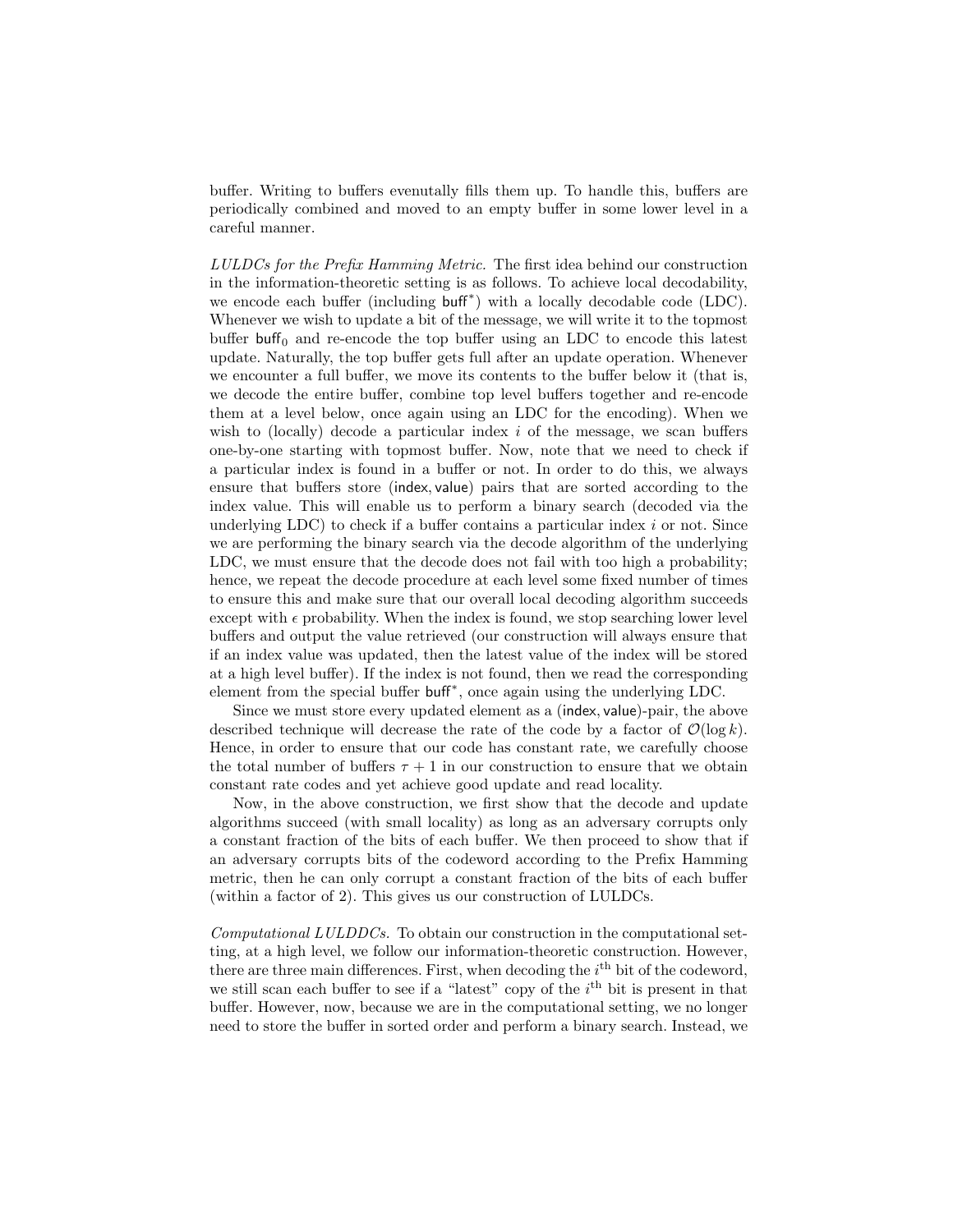simply use hash functions to check if a particular index is present in a buffer or not. Furthermore, we use cuckoo hash functions to minimize our read locality in this case. Second, we store each buffer using a computational LDC that has constant rate and  $\mathcal{O}(\lambda)$  locality (such codes are obtained through the construction of Hemenway et al. [\[12\]](#page-24-13)). Third, we authenticate each bit of the codeword using a message authentication code so that we never decode incorrectly (irrespecitve of the number of errors that the adversary introduces).

The above ideas do not suffice for our construction: in particular, if we applied these techniques, we do not obtain a constant rate code as MACing each bit of the codeword would result in a  $\mathcal{O}(\lambda)$  blowup in the rate of the code. One could think of MACing  $\mathcal{O}(\lambda)$  bits of the codeword, block by block, but then this would result in a  $\mathcal{O}(\lambda^2)$  blowup in the read locality, as we must read  $\lambda$  bits now in each buffer through the underlying LDC. In order to obtain our result, we MAC each bit of the codeword using a constant size MAC; this technique is similar in spirit to the use of constant size MACs when authenticating codewords in the context of optimizing privacy amplification protocols [\[5\]](#page-23-7). To obtain our result, we make a careful use of these constant size MACs to verify the correctness of a codeword as well as to decode correctly (except with negligible probability).

Dynamic Proofs of Retrievability. Cash et al. [\[3\]](#page-23-5) showed how to convert any oblivious RAM (ORAM) protocol that satisfied a special property (which they define to be next-read-pattern-hiding (NRPH)) into a dynamic proof of retrievability (DPoR) scheme. We show that we do not need an ORAM scheme with this property and the techniques used to construct LULDDCs can be used to directly build a DPoR scheme. Moreover, we do not need to hide the read and write access pattern, thereby leading to significant savings in the complexity. In particular, we show, that by encoding each buffer of the ORAM structure using a standard error correcting code (that is also appropriately authenticated with constant size MACs), and additionally storing authenticated elements of the raw data in the clear, we can use the techniques developed for LULDDCs to construct a DPoR scheme with  $\mathcal{O}(k)$  server storage,  $\mathcal{O}(\lambda)$  client storage,  $\mathcal{O}(\lambda \log k)$ read complexity,  $\mathcal{O}(\log^2 k)$  write complexity and  $\mathcal{O}(\lambda \log k)$  audit complexity. Moreover, these parameters include the cost for storage and verification of the MACs.

#### 1.4 Organization of the paper

In Section [2,](#page-7-0) we introduce our notion of locally updatable and locally decodable codes as well as formally define the Prefix Hamming metric. We present our construction of locally updatable and locally decodable codes for the Prefix Hamming metric in Section [3.](#page-9-0) We consider the computational setting in Section [4](#page-16-0) and construct locally updatable and locally decodable-detectable codes. Finally, we give our construction of a dynamic proof of retrievability scheme in Section [5.](#page-21-0) Due to the lack of space, we present further details of our schemes and proofs in the full version [\[4\]](#page-23-8).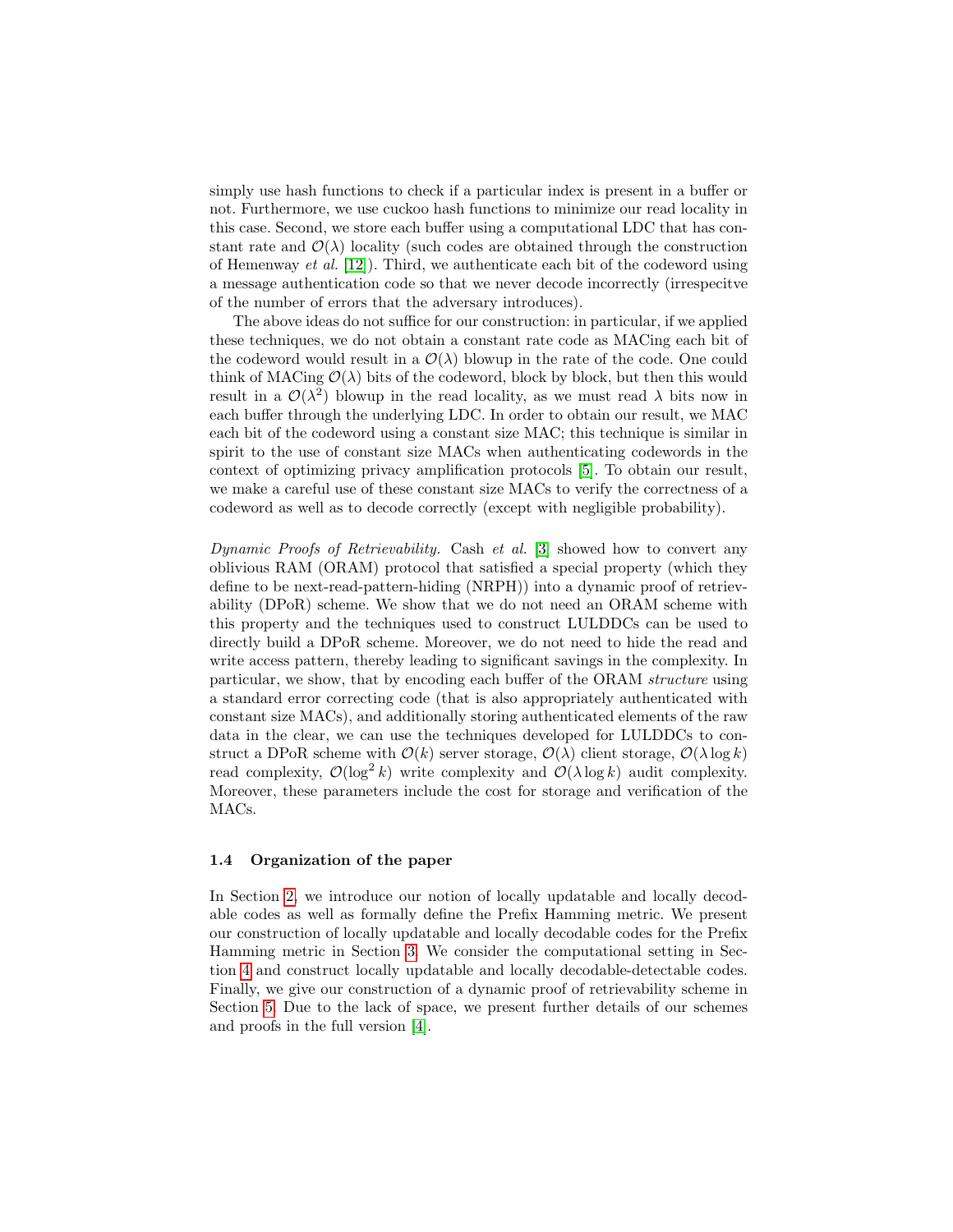## <span id="page-7-0"></span>2 Definitions

*Notation.* Let  $k$  denote the length of the message. Let  $M$  denote a metric space with distance function dis(,). Let the set of all codewords corresponding to a message m be denoted by  $\mathcal{C}_m$  – we will define this set shortly. Let n denote the length of all codewords.  $m(i)$  denotes the i<sup>th</sup> bit of message m for  $i \in [k]$ , where [k] denotes the set of integers  $\{1, 2, \dots, k\}$ .

### 2.1 Codes with Locality

Locally decodable codes. We first recall the notion of locally decodable codes. Informally, locally decodable codes allow the decoding of any bit of the message by only reading a few (random) bits of the codeword. Formally:

Definition 1 (Locally decodable codes). A binary code  $C : \{0,1\}^k \rightarrow$  $\{0,1\}^n$  is  $(k, n, r_k, \delta, \epsilon)$ -locally decodable if there exists a randomized decoding algorithm D such that

1.  $\forall m \in \{0,1\}^k, \forall i \in [k], \forall c_m \in \mathcal{C}_m$ , and for all  $\hat{c}_m \in \{0,1\}^n$  such that dis $(c_m, \hat{c}_m) \leq \delta n$  :

$$
\Pr[\mathcal{D}^{\hat{c}_m}(i) = m(i)] \ge 1 - \epsilon,
$$

where the probability is taken over the random coins of the algorithm D. 2. D makes at most  $r_k$  queries to  $\hat{c}_m$ .

Locally updatable codes. We now define the notion of locally updatable and locally decodable codes. A basic property that updatable codes must have is that one can convert a codeword of message  $m$  into a codeword of message  $m'$ (where  $m'$  and m differ possibly only at the  $i<sup>th</sup>$  position), by changing only a few bits of the codeword of  $m$ . However, we will obtain codes that have a stronger property; namely, will ensure that we can convert any string that decodes to m into a string that decodes to  $m'$ . That is, let m and m' be two k-bit messages that (possibly) differ only in the *i*<sup>th</sup> position, where  $m'(i) = b_i$ . For some appropriate metric space that defines a measure of closeness, given a string  $\hat{c}_m$  that is "close" to a codeword for message  $m$ , our update algorithm (that writes bit  $b_i$  at position i) must convert  $\hat{c}_m$  into a new string  $\hat{c}_{m'}$  that is now "close" to a codeword for message  $m'$ . Furthermore, the update algorithm must query and change only a few bits of  $\hat{c}_m$ . Additionally, our code should also be locally decodable.

Before we present the formal definition of a locally updatable and locally decodable code, we first need to define the set of codewords  $\mathcal{C}_m$  for a message m. Conceptually, with a locally updatable code, there are two kinds of codewords that correspond to a message  $m$  – ones obtained by computing  $\mathcal{E}(m)$  and those obtained by computing updating the codeword of different message  $m'$ .

We let  $m^{i^{b_i}}$  denote a message that is exactly the same as m except possibly at the *i*<sup>th</sup> position (where it is  $b_i$ ). Note that  $m^{i^{b_i}}$  maybe equal to m itself.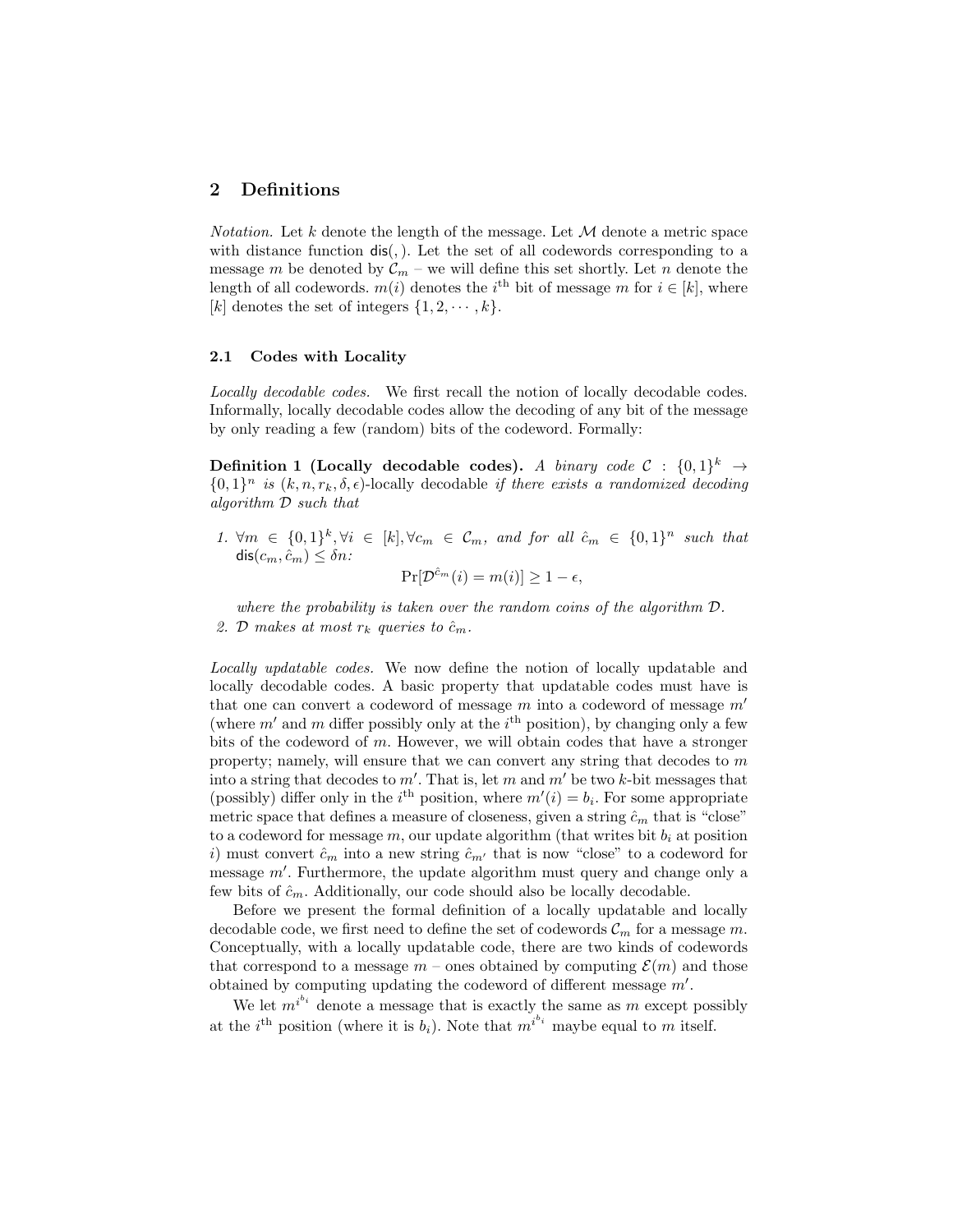**Definition 2** (The set  $\mathcal{C}_m$ ). For a message m, if there exists a message  $\bar{m}$ , codeword  $c_{\bar{m}} = \mathcal{E}(\bar{m})$  (possibly  $\bar{m} = m$  and  $c_{\bar{m}} = c_m$ ) and a (possibly empty) set of indices  $\{i_1, \dots, i_t\}$  such that  $m = \overline{m}^{i_1^{b_1} \dots i_t^{b_t}}$  and  $c_m = u(\dots u(u(c_{\overline{m}}, i_1, b_1), i_2,$  $(b_2), \ldots, i_t, b_t)$ , then  $c_m$  is in the set  $\mathcal{C}_m$ .

It is easy to see that  $\mathcal{C}_m$  contains all the codewords that decode to m. We now present the formal definition of a LULDC.

Definition 3 (Locally updatable and locally decodable codes (LULDC)). A binary code  $C : \{0,1\}^k \rightarrow \{0,1\}^n$  is  $(k, n, w, r, \delta, \epsilon)$ -locally updatable and locally decodable if there exist (possibly) randomized algorithms  $\mathcal{E}_{\text{LDC}}$ , U and D such that the following conditions are satisfied:

- 1. Local Updatability:
	- (a) Let  $m_0 \in \{0,1\}^k$  and let  $c_{m_0} = \mathcal{E}_{\text{LDC}}(m_0)$ . Let  $m_t$  be a message obtained by any (potentially empty) sequence of updates.  $(t = 0$  corresponds to the case where the codeword has not been updated so far.) Then  $\forall m_0 \in$  $\{0,1\}^k, \forall c_{m_0} \in \mathcal{C}_{m_0}, \forall t, \forall m_t, \ \forall i_{t+1} \in [k], \forall b_{t+1} \in \{0,1\}, \text{ for all } \hat{c}_{m_t} \in \mathcal{C}_{m_t}$  $\{0,1\}^n$  such that  $dis(\hat{c}_{m_t}, c_{m_t}) \leq \delta n$ ,
		- The actions of  $\mathcal{U}^{\hat{c}_{m_t}}(i_{t+1}, b_{t+1})$ , change  $\hat{c}_{m_t}$  to  $u(\hat{c}_{m_t}, i_{t+1}, b_{t+1}) \in$  $\{0,1\}^n$ , where  $dis(u(\hat{c}_{m_t}, i_{t+1}, b_{t+1}), c_{m_{t+1}}) \leq \delta n$  for some  $c_{m_{t+1}} \in$  $\mathcal{C}_{m_{t+1}},$  where  $m_{t+1}$  and  $m_t$  are identical except (possibly) at the  $i_{t+1}^{th}$ position, where  $m_{t+1}(i_{t+1}) = b_{t+1}$ .
	- (b) The total number of queries and changes that U makes to the bits of  $\hat{c}_m$ is at most w.
- 2. Local Decodabilty:
	- (a) Let  $m_t$  denote the latest message.  $\forall m_t \in \{0,1\}^k, \forall i \in [k], \forall c_{m_t} \in \mathcal{C}_{m_t}$ , and for all  $\hat{c}_{m_t} \in \{0,1\}^n$  such that  $\textsf{dis}(c_{m_t}, \hat{c}_{m_t}) \leq \delta n$ :

$$
\Pr[\mathcal{D}^{\hat{c}_{m_t}}(i) = m_t(i)] \ge 1 - \epsilon,
$$

where the probability is taken over the random coins of the algorithm D. (b)  $\mathcal{D}$  makes at most r queries to  $\hat{c}_{m_t}$ .

### <span id="page-8-0"></span>2.2 The Prefix Hamming Metric

If we want codes that are truly updatable, the update locality  $w$  needs to be  $<< \delta n$ . However, as mentioned earlier, we cannot hope to achieve such locality for metrics where an adversary can arbitrarily corrupt a constant fraction of the bits of the codeword. (Indeed, if we updated a codeword from  $c_m$  to  $c_{m'}$  with a locality of w, then by corrupting those w bits of  $c_{m'}$ , an adversary can ensure that the decoding algorithm does not output the correct message – in particular, the decode algorithm would output  $m$  instead of  $m'$ .)

In light of this, we turn to a new, yet meaningful metric, for which we can guarantee that even if an adversary corrupts a bounded number of bits of the codeword, though not in a completely arbitrary manner, our decode algorithm still functions correctly. At a high level, bits of the codeword "age" and the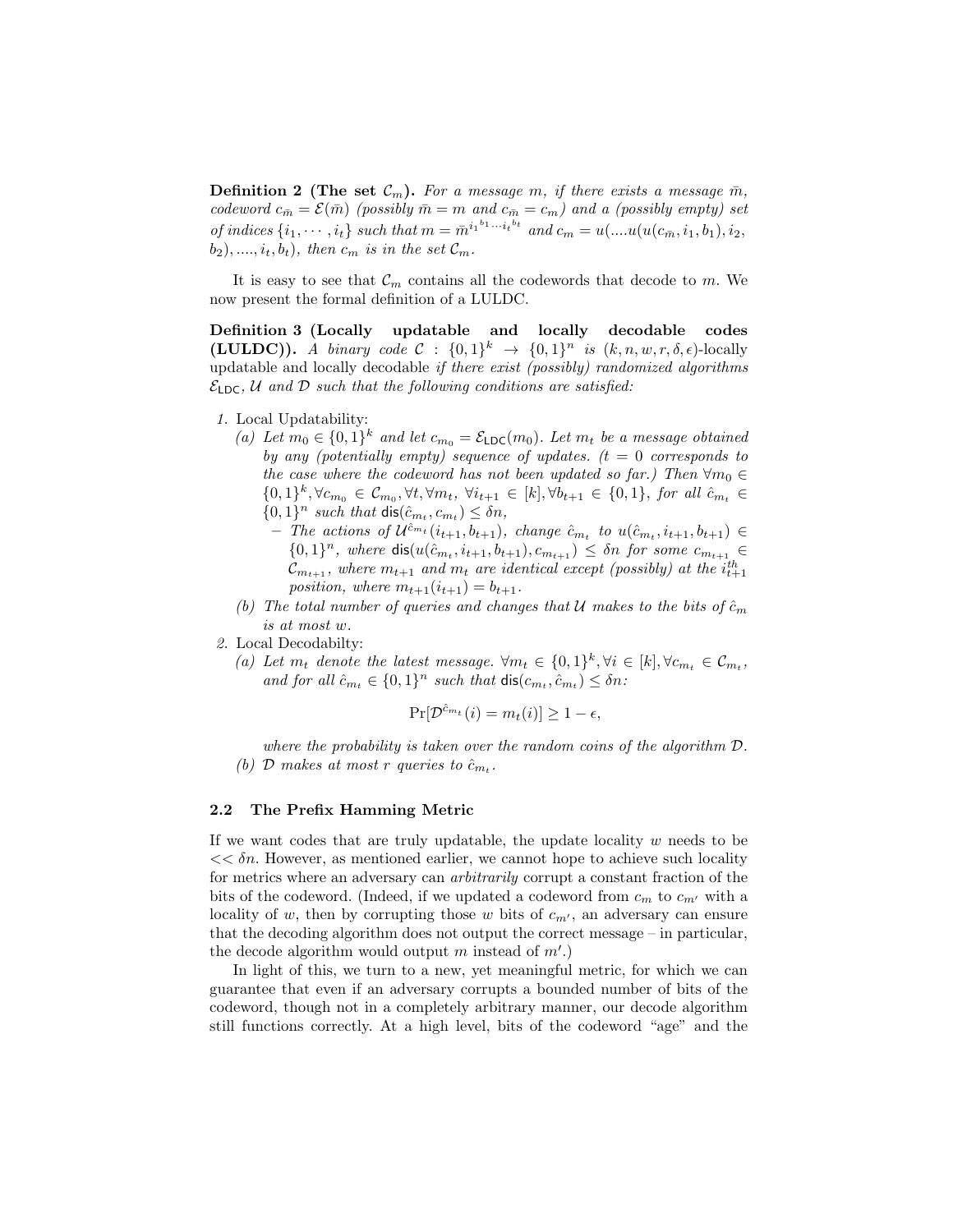adversary can corrupt a fraction of the bits as a function of their age. Our metric relies crucially on the order in which bits were written or updated during the creation of a codeword – nonetheless, we abuse notation and refer to Prefix-Hamming as a metric. We first define the "age-ordering" of a codeword.

Definition 4 (Age-ordering of a codeword). Let  $c \in \{0,1\}^n$ . Let  $w_1$  denote the index/position of the most recent bit of the codeword that was either written or updated. Let  $w_2$  denote the unique index of the next most recent bit that was written/updated and so on, with  $w_n$  denoting the index of the earliest bit written (in comparison with the rest of the bits of the codeword). We call  $w_1, \dots, w_n$  the age-ordering of c. c(w<sub>i</sub>) denotes the bit value of the codeword at index w<sub>i</sub>. For all  $1 \leq t \leq n$ , let  $c[1, t]$  denote the bits  $c(\mathsf{w}_1), \cdots, c(\mathsf{w}_t)$ .

We are now ready to define how the adversary in our model can corrupt bits of the codeword. That is, we define our metric space and its distance function.

Definition 5 (The Prefix Hamming Metric). Let  $c \in \{0,1\}^n$ . Let  $w_1, \dots, w_n$  denote the age-ordering of c. Let  $c' \in \{0,1\}^n$  and for  $1 \leq t \leq n$ , let  $c'[1,t]$  denote the bits  $c'(\mathsf{w}_1), \cdots, c'(\mathsf{w}_t)$ . We say that the Prefix Hamming distance between c and c', denoted by  $\text{Prefix}(c, c')$  is  $\leq \delta n$  if for all  $1 \leq t \leq n$ ,  $\text{Hamm}(c[1, t], c'[1, t]) \leq \delta t$ , where  $\text{Hamm}(x, y)$  denotes the Hamming Distance between any two strings x and y of equal length.

## <span id="page-9-0"></span>3 LULDCs for the Prefix Hamming Metric

#### 3.1 Our results

In this section, we show how to construct locally updatable locally decodable error correcting codes (LULDCs) that are resilient to a constant fraction of adversarial errors for the Prefix Hamming metric that we defined in Section [2.2.](#page-8-0) Formally, we show:

<span id="page-9-1"></span>**Theorem 1.** Let  $\tau = \log k - \log(\log k + 1) - 1$ . Let  $C_{\text{LOC}}$  be a family of  $(k_i, n_i, r_i, \epsilon,$ δ) – locally decodable code for Hamming distance with algorithms  $(\mathcal{E}_{\text{LDC}}, \mathcal{D}_{\text{LDC}})$ , where  $k_i = 2^i (\log k + 1)$  for all  $0 \le i \le \tau$ . Additionaly, let  $C_{LDC}$  contain a  $(k^*, n^*, r^*, \epsilon, \delta)$ -locally decodable code for Hamming distance, where  $k^* = k$ . Let  $\rho_i = \frac{k_i}{n_i}$  for all i and let  $\rho^* = \frac{k^*}{n^*}$ . Then there exists a  $(k, n, w, r, \epsilon, \frac{\delta}{2})$  – LULDC code  $\mathcal{C} = (\mathcal{E}, \mathcal{D}, \mathcal{U})$  for the Prefix Hamming metric with:

- $-$  Length of the code  $(n)$ :  $n = n^* + \sum_{i=1}^{n}$  $\sum_{i=0} n_i$ .
- **Update locality** (w):  $w = (\log k + 1) \sum_{\rho_i}^{\tau} \frac{1}{\rho_i} + \frac{\log k + 1}{\rho^*}$ , in the amortized i=0 sense.
- $-$  Read locality  $(r)$ :  $r = \frac{8(1-\epsilon)}{(1-\epsilon)^{2\epsilon}}$  $\frac{8(1-\epsilon)}{(1-2\epsilon)^2}$ T log  $\frac{T}{\epsilon}$  +  $r^*$ , where

$$
T = (\log k + 1) \left( r_0 + \sum_{1 \le j \le \tau} j r_j \right), \text{ in the worst case.}
$$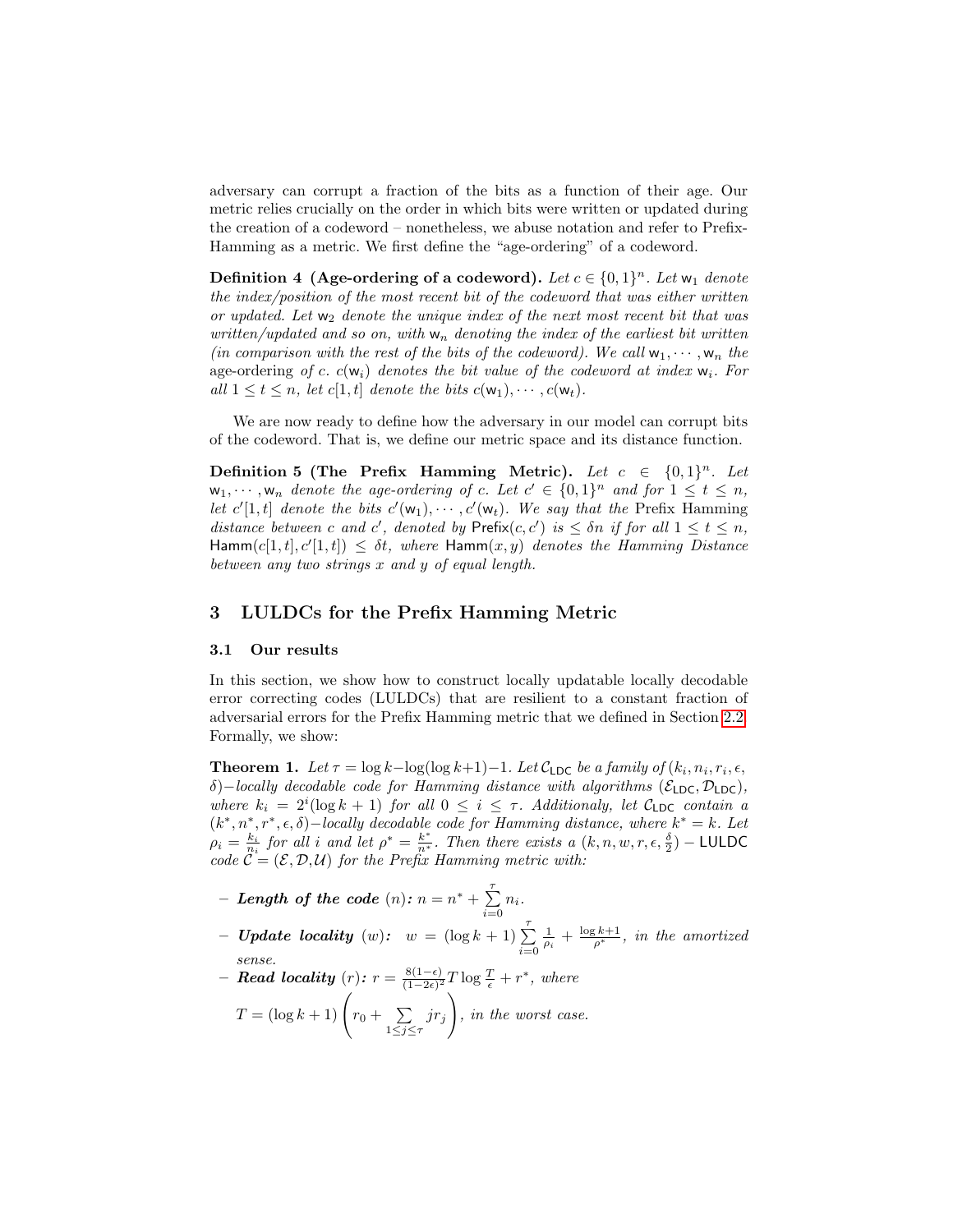As a corollary to Theorem [1,](#page-9-1) using the LDCs from [\[16,](#page-24-2)[11,](#page-24-3)[13\]](#page-24-4) we obtain:

Corollary 1. For every  $\epsilon, \alpha > 0$ , there exists a  $(k, n, w, r, \epsilon, \delta)$  – LULDC code  $\mathcal{C} = (\mathcal{E}, \mathcal{D}, \mathcal{U})$  for the Prefix Hamming metric achieving the following parameters, for some constant  $0 < \delta < \frac{1}{4}$ :

- $-$  Length of the code  $(n)$ :  $n = \frac{2k}{1-\alpha}$ .
- **Update locality** (w):  $w = \mathcal{O}(\log^2 k)$ , in the amortized sense.
- **Read locality**  $(r)$ :  $r = \mathcal{O}(k^{\epsilon'})$ , for some constant  $\epsilon'$ , in the worst case.

Large alphabet codes. We remark that for codes over larger alphabet  $\Sigma$ , with  $|\Sigma| \geq c \log k$  for some constant c, we can modify our code to obtain a better update locality of  $\mathcal{O}(\log k)$  (other parameters remaining the same).

### <span id="page-10-1"></span>3.2 Code description

We will now construct the codes that will prove Theorem [1.](#page-9-1) Our codeword will have a structure similar to that of the hierarchical data-structure used by Ostro-vsky [\[19](#page-24-11)[,20\]](#page-24-12) in the construction of oblivious RAMs. Let  $\tau = \log k - \log(\log k + \tau)$ 1)−1. Each codeword of C will consist of  $\tau+1$  buffers, buff<sub>0</sub>,..., buff<sub> $\tau$ </sub> and a special buffer buff<sup>∗</sup> . We will ensure that as updates take place, at any point of time, buff<sub>i</sub> will be either empty or full (for all  $i > 0$ ). A full buffer, buff<sub>i</sub>, will contain an encoding of a set  $\mu_i$  of  $2^i$  elements. In particular,  $\mu_i = [(a_i^1, v_i^1), \dots, (a_i^{2^i}, v_i^{2^i})]$ where  $a_i^j$  is an address (between 0 and  $k-1$ ) and  $v_i^j$  is the value corresponding to it. buff<sub>i</sub> (when non-empty) will store  $\psi_i = \mathcal{E}_{LDC}(\mu_i)$ . The special buffer buff<sup>\*</sup> will contain an encoding of the bits of the entire message in order, without address values; in particular, buff<sup>\*</sup> stores  $\psi^* = \mathcal{E}_{\text{LDC}}(m)$ .

Encode algorithm. Our encoding algorithm works as follows:

Algorithm  $\mathcal{E}(m)$ :

- 1. Creates the  $\tau + 1$  empty buffers (buff<sub>0</sub>,..., buff<sub> $\tau$ </sub>).
- 2. Let  $\mu^* = \{m(1), \dots, m(k)\}\,$ , where  $m(i)$  denotes the *i*<sup>th</sup> bit of the message. It computes  $\psi^* = \mathcal{E}_{LDC}(\mu^*)$  and stores it in buff<sup>\*</sup>.

Local update algorithm. Our update algorithm updates a string  $\hat{c}_m$  (such that Prefix $(\hat{c}_m, c_m) \leq \delta n$ , for some  $c_m \in \mathcal{C}_m$ ) into a string  $\hat{c}'_m$ , setting  $m(i)$  to  $b_i$ .

Algorithm  $\mathcal{U}^{\hat{c}_m}(i,b_i)$ :

- 1. If the first buffer is empty, computes  $\mathcal{E}_{\text{LDC}}(i, b_i)$  and stores it in buff<sub>0</sub>.
- 2. If the first buffer is non-empty, it finds the first empty buffer. Let this be buff<sub>j</sub>. It decodes all the buffers above it to get  $\mu_0$  to  $\mu_{j-1}$ <sup>[7](#page-10-0)</sup>. Recall that each

<span id="page-10-0"></span><sup>7</sup> Here, these buffers need not be decoded using the local decoding algorithm and one can obtain perfect correctness by simply running the standard decoding algorithm for the error correcting code.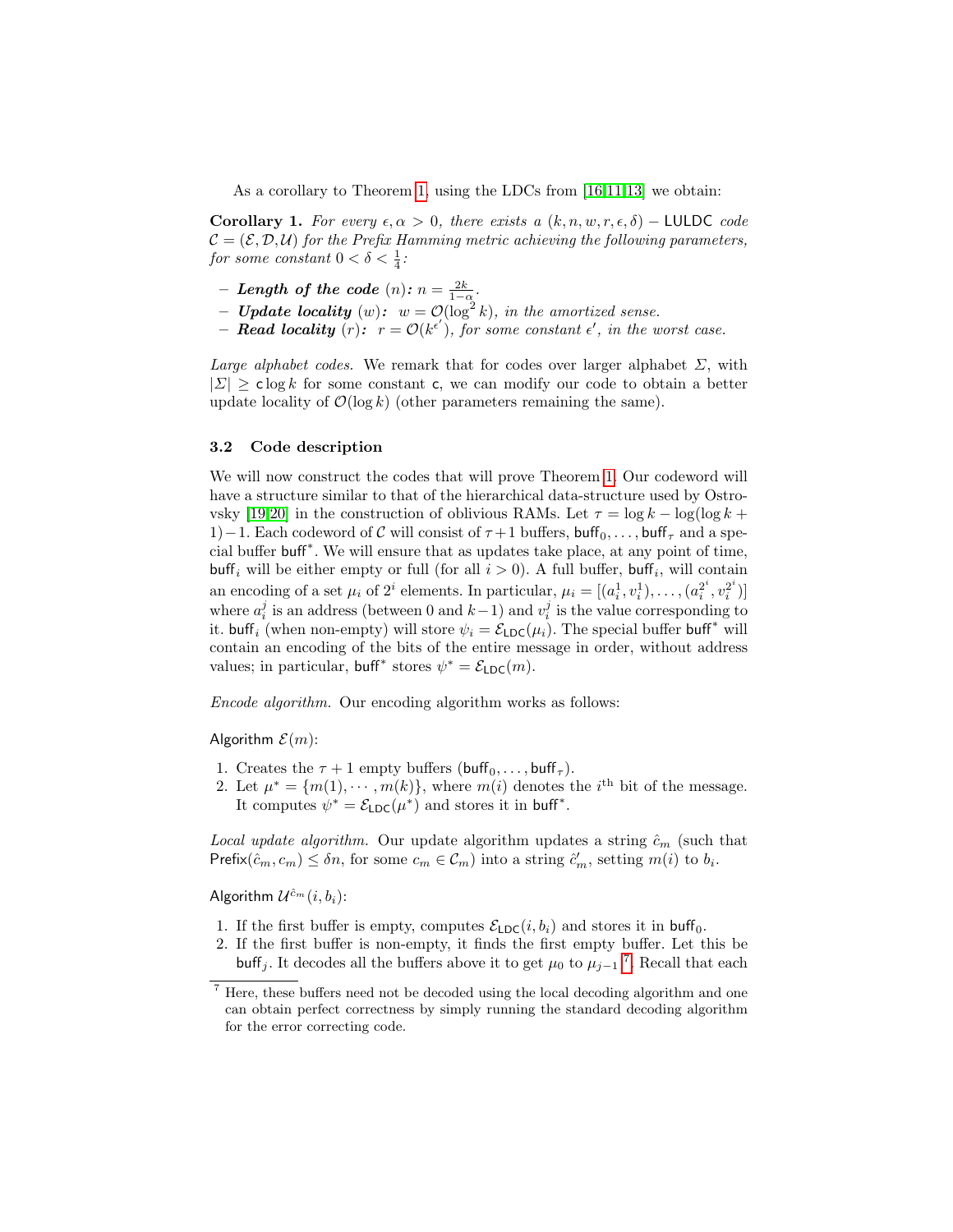$\mu_h$  is a set of  $(a, v)$  pairs where a denotes the address (of length  $\log k$ ) and v denotes a value  $(\in \{0,1\})$ . It merges all these pairs of values as well the pair  $(i, b<sub>i</sub>)$  in a sorted manner (where the sorting is done on address) and stores it in  $\mu_j$ . Note, there are  $2^j$  elements and therefore  $\mu_j$  is now a full buffer.

Handling Repetitions: While merging elements from multiple buffers, we might encounter repetition of addresses. Instead of removing repetitions, we simply ensure that all values stored in the buffers until  $j - 1$  store only the "latest value" corresponding to the repeated address. (The latest value is easy to determine – it is the first value corresponding to the buffer that you encounter when reading the buffers in a top-down manner. Of course, for the address being inserted, namely *i*, the latest value will be  $b_i$ .)

- 3. The update algorithm computes  $\psi_j = \mathcal{E}_{LDC}(\mu_j)$  and stores it in buff.
- 4. The buffers from  $\mu_{j-1} \ldots \mu_0$ , in that order, are now set to empty by writing special symbols into it. Looking ahead, the order in which this done is important as this ensures that  $\text{buff}_h$  always has bits that are "younger" than the bits in buff<sub>h+1</sub> for all h (when considering the age-ordering of the bits).
- 5. If none of the buffers are empty, namely, all buffers  $\text{buff}_0, \dots, \text{buff}_\tau$  are full, then the update algorithm simply re-computes a new encoding of the message using the LDC encode algorithm and stores it in buff<sup>\*</sup>. In other words, the algorithm decodes all the buffers to obtain the latest value of each bit, concatenates these bits together to form  $\mu^* = \{m(1), \dots, m(k)\}\$  and encodes these bits to compute  $\psi^* = \mathcal{E}_{\text{LDC}}(\mu^*)$ . Once again, the buffers from buff<sub> $\tau$ </sub> to  $\text{buff}_0$  are set to empty in that order by writing special symbols into it.

Local decode algorithm. Recall that our buffers satisfy the following conditions:

- The buffers are always sorted (based on the address  $a$ ).
- If the address a "appears" in the same buffer multiple times, then all values corresponding to this address are the same. (This is guaranteed by the way we handle repetitions during our merging procedure.)
- Finally, across multiple buffers, the most recent value corresponding to an address appears in the higher buffer (i.e. a lower buffer value).

Algorithm  $\mathcal{D}^{\hat{c}_m}(i)$ :

- 1. The decode algorithm starts with the top-most buffer ( $\text{buffer}_0$ ) and proceeds downwards until it finds the address i.
- 2. To search a buffer buff<sub>j</sub> for the element i, it performs a binary search on elements stored in that buffer. Because  $\text{buf}_i$  contains an LDC encoding, we additionally need to use  $\mathcal{D}_{LDC}$  algorithm to access these j elements. Since  $\mathcal{D}_{LDC}$  might fail with  $\epsilon$  probability to decode one coordinate of the underlying message, we need to repeat  $\mathcal{D}_{LDC}$  multiple (i.e.  $\lambda$ ) times to amplify the success probability (where  $\lambda$  is a carefully chosen parameter).
- 3. If element i is not found in any of the buffers buff<sub>0</sub> through buff<sub> $\tau$ </sub>, then the algorithm simply (locally) decodes the  $i<sup>th</sup>$  element from buff<sup>\*</sup> (which contains an LDC encoding of the message).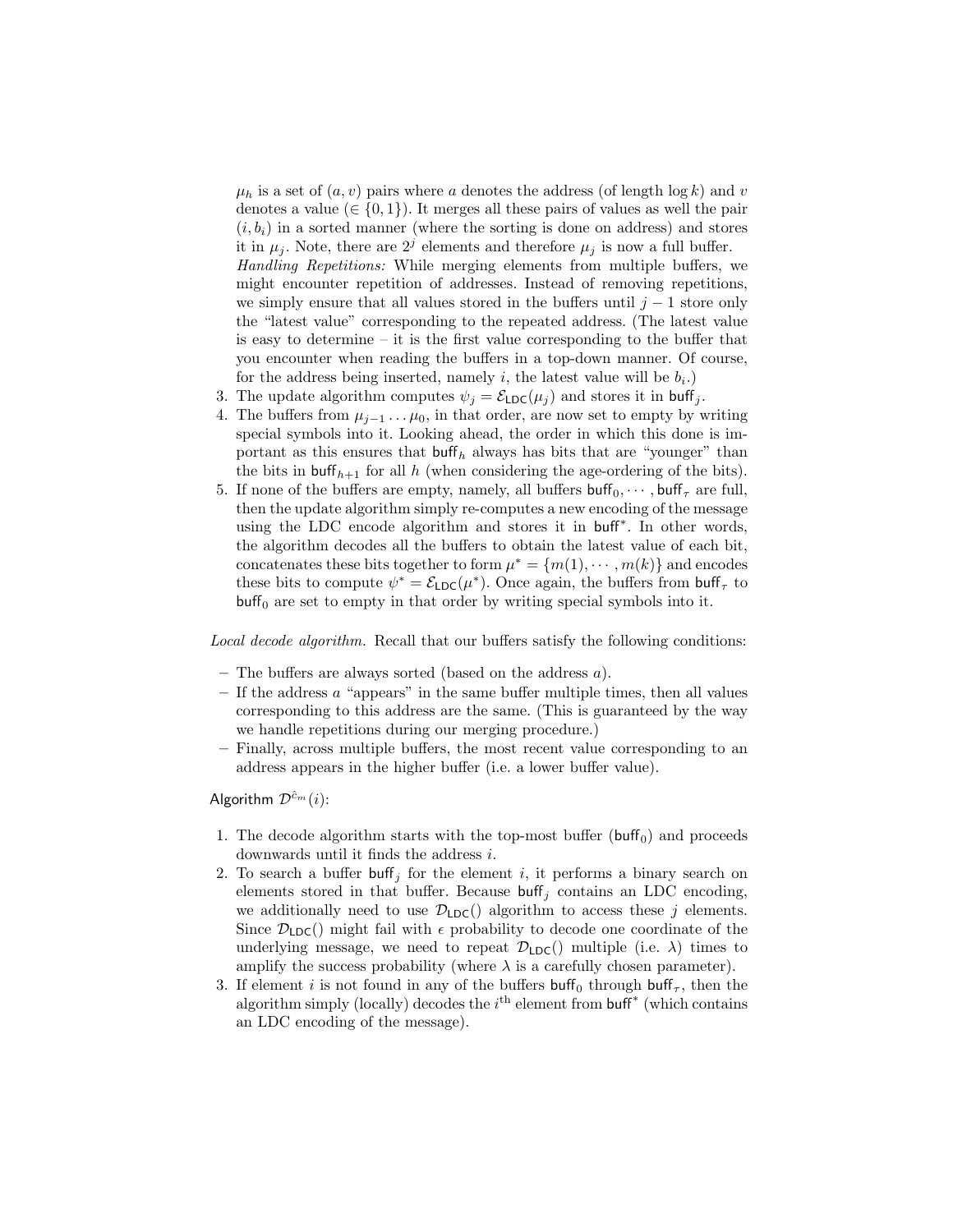#### 3.3 Proof of Theorem [1](#page-9-1)

We shall now prove Theorem [1;](#page-9-1) namely, we show that the construction described above in Section [3.2](#page-10-1) is a locally updatable, locally encodable binary error correcting code (for the Prefix Hamming metric) with the parameters listed in Theorem [1.](#page-9-1) Instead of directly proving Theorem [1,](#page-9-1) we will instead show that the construction is a LULDC for a metric that we call the Buffered-Hamming metric. From this, the proof of Theorem [1](#page-9-1) directly follows. We shall now define the Buffered-Hamming metric and its associated distance function.

Buffered-Hamming Distance. Let  $c \in \{0,1\}^n$  comprise of buffers buff = buff<sub>0</sub>,..., buff<sub>q</sub> of lengths  $n_0, \ldots, n_q$  respectively. Let  $c' \in \{0,1\}^n$  be another string with buffers buff' =  $\text{buff}'_0, \ldots, \text{buff}'_q$ . Then we say that Buffered-Hamming  $\text{Distance, BHdis}(c_m, c') \leq \delta n \text{ if } \forall i \text{ Hamm}(\text{buff}_i, \text{buff}_i') \leq \delta n_i.$ 

<span id="page-12-0"></span>Lemma 1. Let  $\tau = \log k - \log(\log k + 1) - 1$ . Let  $C_{LDC}$  be a family of  $(k_i, n_i, r_i, \epsilon, \delta)$  - locally decodable code for Hamming distance with algorithms  $(\mathcal{E}_{\text{LDC}}, \mathcal{D}_{\text{LDC}})$ , where  $k_i = 2^i (\log k + 1)$  for all  $0 \le i \le \tau$ . Additionaly, let  $\mathcal{C}_{\text{LDC}}$ contain a  $(k^*, n^*, r^*, \epsilon, \delta)$  -locally decodable code for Hamming distance, where  $k^* = k$ . Let  $\rho_i = \frac{k_i}{n_i}$  for all i and let  $\rho^* = \frac{k^*}{n^*}$ . Then the construction described above in Section [3.2](#page-10-1) is a  $(k, n, w, r, \epsilon, \delta)$  – LULDC code  $\mathcal{C} = (\mathcal{E}, \mathcal{D}, \mathcal{U})$  for the Buffered-Hamming metric achieving the following parameters:

- $-$  Length of the code  $(n)$ :  $n = n^* + \sum_{i=1}^{n}$  $\sum_{i=0} n_i$ .
- Update locality  $(w)$ :  $w = (\log k + 1) \sum_{k=1}^{T}$  $i=0$  $\frac{1}{\rho_i} + \frac{\log k + 1}{\rho^*}$ , in the worst case.
- $-$  Read locality  $(r)$ :  $r = \frac{8(1-\epsilon)}{(1-\epsilon)^{2\epsilon}}$  $\frac{8(1-\epsilon)}{(1-2\epsilon)^2}$ T log  $\frac{T}{\epsilon}$  +  $r^*$ , where  $T = (\log k + 1) \left( r_0 + \sum_{k=1}^{n} \right)$  $\sum_{1\leq j\leq \tau}jr_j$  $\setminus$ , in the worst case.

*Proof.* Length of the code. Recall that we have buffers in levels  $0, 1, \ldots, \tau$ . Each buffer encodes a message  $\mu_j$  of length  $k_j = 2^j(\log k + 1)$ ; the encoding is denoted  $\psi_j$  and is of length  $n_j$ . Buffer buff<sup>\*</sup> contains an LDC encoding of a message of length k. It is easy to see that the length of the code  $n = n^* + \sum_{i=1}^{n}$  $\sum_{i=0}^{\infty} n_i$ .

Read locality and Decode Correctness. We now analyze the read locality and the decodability of our code. Let  $\hat{c}_m$  be the given (corrupted) codeword and let  $\hat{c}_m$  be such that BHdis $(\hat{c}_m, c_m) \leq \delta n$ , where  $c_m \in \mathcal{C}_m$  for the most "recent"  $m \in \{0, 1\}^k$ (obtained after an encoding of a message and possible subsequent updates). We compute the read locality of our local decoding algorithm and also prove that for all  $i \in [k]$ , the decoding algorithm will output  $m(i)$  with probability  $\geq 1 - \epsilon$ .

Let  $\mu = {\mu_0, \ldots, \mu_{\tau}}$  and let  $\psi = {\psi_0, \ldots, \psi_{\tau}}$ , where  $\psi_i = \mathcal{E}_{\text{LDC}}(\mu_i)$ . Let  $\mathcal{C}_{\textsf{LDC}}^{j}$  denote the locally decodable code used to encode  $\mu_j$ . We use  $\mu_x(y)$  to denote the  $y^{th}$  bit of  $\mu_x$ . Recall that in order to read an index i of the message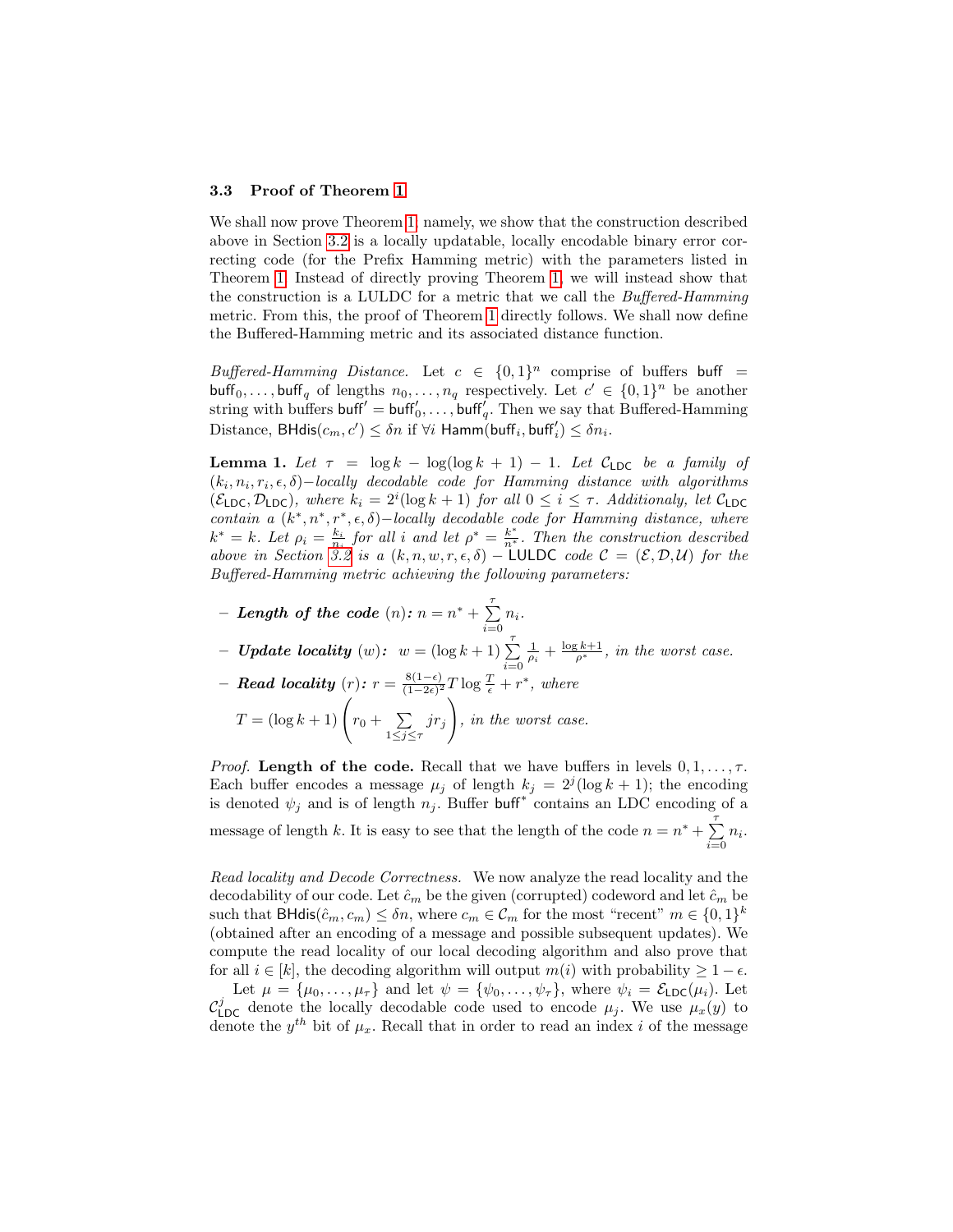$m = m_0, \ldots, m_k$ , the algorithm  $\mathcal{D}^{\psi}(i)$  does a binary-search on the buffers in a top-down manner to see if there is a value corresponding to address i. The worst case locality occurs when  $m_i$  has never been updated. In this case, the binary search needs to be done on every buffer and will then conclude by performing a (local) deocoding for the *i*<sup>th</sup> bit in buff<sup>\*</sup> which contains  $\psi^* = \mathcal{E}_{\text{LDC}}(m)$ .

We first calculate the number of *bits* of  $\mu_j$  (for  $j \geq 1$ ), one would need to read, if we were doing the binary search directly over  $\mu_j$ . There are  $2^j$  elements i.e., $(a, v)$  pairs, in level j. So the binary search would need to look at j elements (in the worst case). Each element has length  $\log k + 1$ . The total number of bits of  $\mu_i$  we access if we did a binary search over  $\mu_i$  would be  $j(\log k+1)$  (for  $j \ge 1$ ).  $\mathcal{D}^{\psi}(i)$  learns these bits by making calls to  $\mathcal{D}_{\textsf{LDC}}^{\psi_j}$  which has locality  $r_j$ . Therefore the number of bits of  $\psi_j$ , read via calls to  $\mathcal{D}_{\text{LDC}}^{\psi_j}$ , is at most  $j(\log k + 1)r_j$  (for  $1 \leq j \leq \tau$ ) and  $(\log k + 1)r_j$  (for  $j = 0$ ). (Recall, that in buff<sup>\*</sup>, a binary search is not performed and the decode algorithm simply decodes the (single)  $i^{\text{th}}$  bit of the message via LDC decode calls to  $\psi^*$ .)

Define a set Read and add  $(x, y)$  to it if  $\mu_x(y)$  was accessed; let  $T = |Read|$ . Then,

<span id="page-13-0"></span>
$$
T = (\log k + 1) \left( r_0 + \sum_{1 \le j \le \tau} j r_j \right) \text{ and } (1)
$$

the total decode locality  $r = T\lambda + r^*$ (2)

Equation [2](#page-13-0) follows from that fact that in order to read a bit of  $\mu_j$  correctly, we must amplify the success probability of  $\mathcal{D}_{\text{LDC}}^{\psi_j}$ , by taking the majority of  $\lambda$  executions (Note, that just as in standard LDCs, even though our LULDC allows a decoding error of  $\epsilon$ , we cannot afford to have an error of  $\epsilon$  while reading every bit of our binary search in every buffer, as this would lead to an overall worse error probabaility). If the element is not found in the buffers  $\text{buf}_0$  through  $\text{buff}_{\tau}$ , then we only need to read 1 bit of the underlying message via a single LDC decoding call to  $\psi^*$  and hence we pay an additional  $r^*$  in our read locality.

In order to determine r, all that is left, is for us to determine  $\lambda$ . Let the variable  $\#\textsf{Succ}(x, y)$  denote the number of calls such that  $\mathcal{D}_{\textsf{LDC}}^{\psi_x'}(y) = \mu(x, y)$ . Let SuccRead $(x, y)$  denote that event that  $\#\text{Succ}(x, y) > \frac{\lambda}{2}$ . First, since  $\hat{c}_m$  is such that  $\mathsf{BHdis}(\hat{c}_m,c_m)\leq \delta n,$  it follows that,  $\mathsf{Hamm}(\psi'_j,\psi_j)\leq \delta|\psi_j|$  for all  $0\leq j\leq \tau$ and  $\mathsf{Hamm}(\psi^{*'}, \psi^*) \leq \delta |\psi^*|.$  Now, since  $\mathcal{C}_{\mathsf{LDC}}^{\psi_j'}$  has error-rate  $\epsilon, \, \mathbf{E}[\#\mathsf{Succ}(x,y)] =$  $\lambda(1-\epsilon)$ . By the Chernoff bound<sup>[8](#page-13-1)</sup>, Pr[#Succ(x, y)  $\leq \frac{\lambda}{2}$ ]  $\leq p = e^{-\frac{\lambda(1-2\epsilon)^2}{8(1-\epsilon)}}$ .

<span id="page-13-1"></span><sup>&</sup>lt;sup>8</sup> Recall that for a variable X with expectation  $E(X)$ , the Chernoff bound states that for any  $t > 0$ ,  $Pr[X \leq (1-t)E(X)] \leq e^{-\frac{t^2E(X)}{2}}$ . In this case,  $X =$  $\#\textsf{Succ}(x,y);$   $\mathbf{E}(X) = \lambda(1-\epsilon);$   $t = \frac{1-2\epsilon}{2-2\epsilon}.$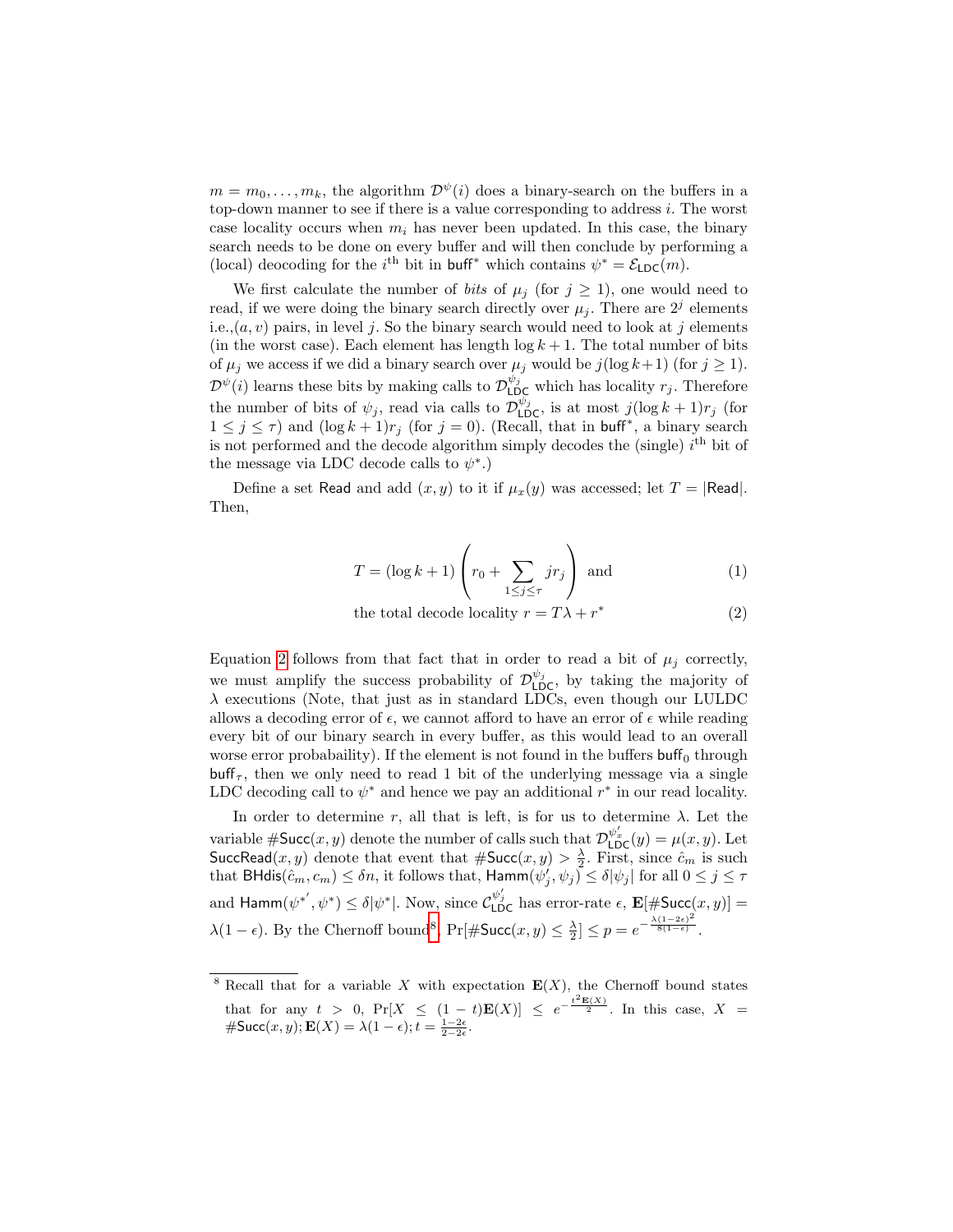In other words,

$$
\Pr[\text{SuccRead}(x, y) = 0] \le p = e^{-\frac{\lambda(1 - 2\epsilon)^2}{8(1 - \epsilon)}} \tag{3}
$$

i.e., 
$$
\sum_{(x,y)\in \text{Read}} \Pr[\text{SuccRead}(x,y) = 0] \le Tp.
$$
 (4)

Our goal is to ensure that

$$
\Pr\left[\bigwedge_{(\forall (x,y)\in \text{Read})} \text{SuccRead}(x,y) = 1\right] (\geq 1 - Tp) \geq 1 - \epsilon.
$$

In other words, we need to set  $\lambda$  such that  $Tp \leq \epsilon$ . Substituting for  $p =$  $e^{-\frac{\lambda(1-2\epsilon)^2}{8(1-\epsilon)}},$  we get that

$$
\lambda \geq \frac{8(1-\epsilon)}{(1-2\epsilon)^2} \log \left(\frac{T}{\epsilon}\right).
$$

By setting  $\lambda = \frac{8(1-\epsilon)}{(1-2\epsilon)^{\frac{3}{2}}}$  $\frac{8(1-\epsilon)}{(1-2\epsilon)^2}$  log  $(\frac{T}{\epsilon})$  and substituting in Equation [2,](#page-13-0) we get that the decode locality,

$$
r = \frac{8(1-\epsilon)}{(1-2\epsilon)^2} T \log \frac{T}{\epsilon} + r^*.
$$

This proves the correctness and the read locality of our decoding algorithm.

Update Locality and Correctness. First, we count the number of coordinates accessed in order to rewrite one bit of the message  $m_i$ . This includes the total number of coordinates read and written.

It is easy to see that in algorithm  $\mathcal{U}^{\mathcal{C}_m}(x, b_x)$ , buffer buff<sub>j</sub> (for  $0 \leq j \leq \tau$ ) is rewritten every  $2^j$  steps. Buffer buff<sup>\*</sup> is re-written every  $2^{\tau+1}$  steps. In  $2^j$ updates (when  $j < \tau + 1$ ), therefore, the total number of bits re-written is

$$
= 2^{j} \frac{|\mu_0|}{\rho_0} + 2^{j-1} \frac{|\mu_1|}{\rho_1} + \dots + 2^0 \frac{|\mu_j|}{\rho_j}
$$

$$
= 2^{j} |\mu_0| \sum_{0 \le i \le j} \frac{1}{\rho_i} \text{ (since } \mu_i = 2\mu_{i-1}, \forall i)
$$

When  $j \geq \tau + 1$ , buff<sup>\*</sup> is re-written and hence, in this case, the total number of bits re-written is

$$
= 2^{j} \frac{|\mu_{0}|}{\rho_{0}} + 2^{j-1} \frac{|\mu_{1}|}{\rho_{1}} + \dots + 2^{j-(\tau+1)} \frac{|\mu_{\tau}|}{\rho_{\tau}} + 2^{j-(\tau+1)} \frac{|\kappa^{*}|}{\rho^{*}}
$$

$$
= 2^{j} |\mu_{0}| \sum_{0 \le i \le \tau} \frac{1}{\rho_{i}} + 2^{j-(\tau+1)} \frac{|\kappa^{*}|}{\rho^{*}}
$$

The amortized update locality w per update is

$$
|\mu_0| \sum_{0 \le i \le \tau} \frac{1}{\rho_i} + \frac{|k^*|}{2^{\tau+1} \rho^*} = (\log k + 1) \sum_{0 \le i \le \tau} \frac{1}{\rho_i} + \frac{\log k + 1}{\rho^*}.
$$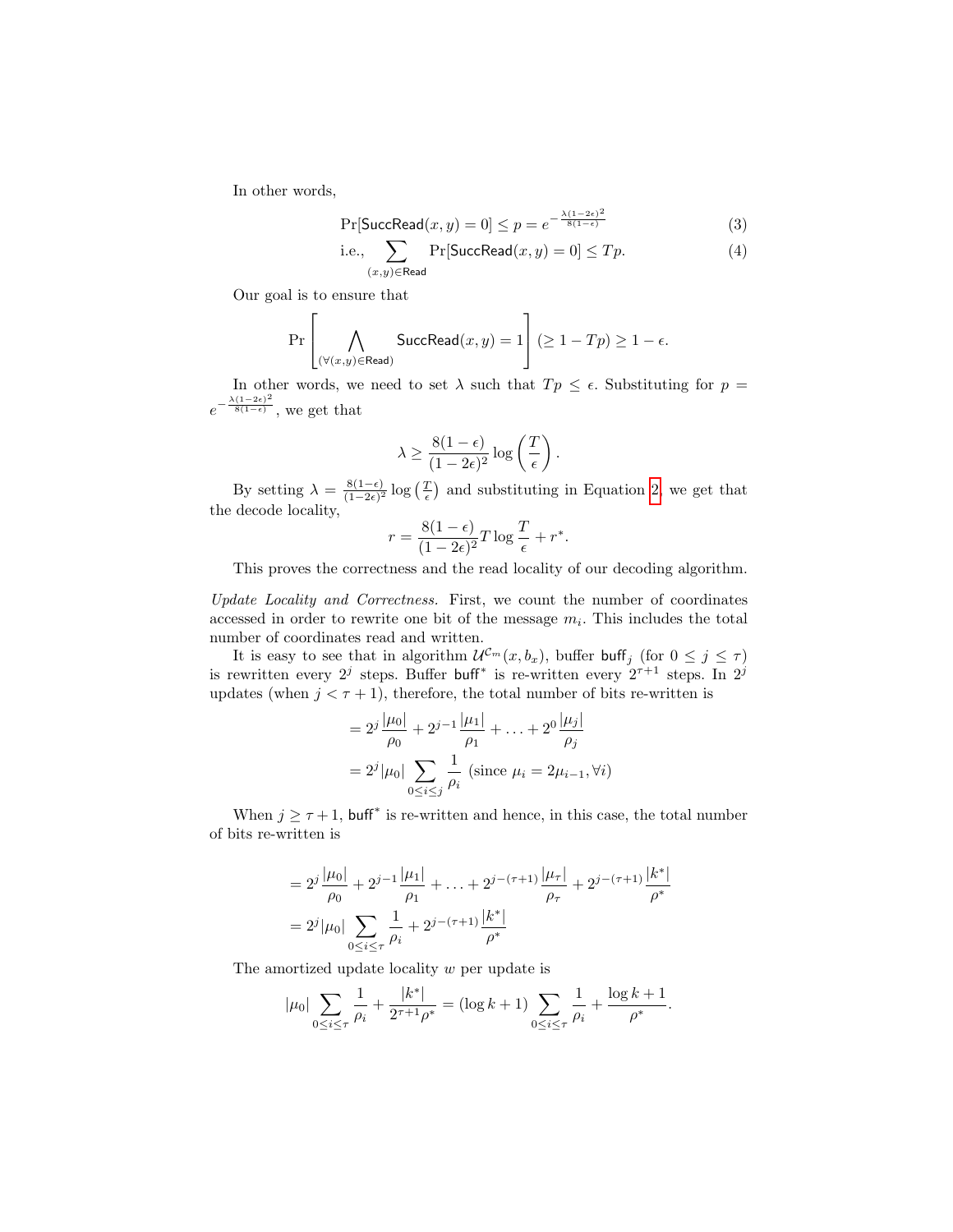Achieving a Worst-case Guarantee. Note that, similar to the constructions of oblivious RAMs, one can convert the amortized update locality into a worstcase guarantee on the write locality, by distributing the work over many write operations. At a high level, this works by maintaining an additional "working copy" of data structure. Once levels  $1, \ldots, i-1$  of the first data structure are filled in, the contents of level  $i$  are computed. This process takes place even as levels  $1, \ldots, i-1$  of the second data structure are being filled in. This gives us a worst case write locality of  $w = (\log k + 1) \sum_{i=1}^{T}$  $i=0$  $\frac{1}{\rho_i} + \frac{\log k + 1}{\rho^*}$  for the Buffered Hamming metric. Note, however, that a similar argument does not translate to the setting of the Prefix Hamming metric (since one would need to re-write parts of buffers at various levels at various points of time) and hence we only get an amortized bound for this metric.

To show update correctness, we must now argue, that if we begin the update algorithm with a corrupted codeword  $\hat{c}_{m_t}$ , such that **BHdis** $(\hat{c}_{m_t}, c_{m_t}) \leq \delta n$  and update the message  $m_t$  to  $m_{t+1}$  (where  $m_t$  and  $m_{t+1}$  differ (possibly) only at the  $i_t^{\text{th}}$  position, where  $m_{t+1}(i_t) = b_{t+1}$ , then we modify  $\hat{c}_{m_t}$  to  $\hat{c}_{m_{t+1}}$  where BHdis( $\hat{c}_{m_{t+1}}, c_{m_{t+1}} \leq \delta n$  for some  $c_{m_{t+1}}$  that is a codeword of  $m_{t+1}$ . To see this, observe that, the update algorithm decodes all buffers  $\text{buff}_0, \cdots, \text{buff}_i$  for some  $0 \leq j \leq \tau$  and possibly re-encodes these buffers into buff<sub>j+1</sub>. Additionally, the update algorithm sets buffers  $\mathsf{buff}_j, \cdots, \mathsf{buffer}_0$  to empty. In certain cases, the update algorithm might re-write buffer buff<sup>\*</sup>. Note that if buff<sub>j+1</sub> was written/reencoded, then all buffers buff<sub>j</sub> through buff<sub>0</sub> were also re-encoded. Similarly, if buff<sup>\*</sup> was re-encoded, then all buffers buff<sub> $\tau$ </sub> through buff<sub>0</sub> were also re-encoded. Now, since BHdis $(\hat{c}_{m_t}, c_{m_t}) \leq \delta n$ , it follows that all the buffers that were decoded by the update algorithm, decoded correctly and these buffers were then re-encoded without any errors. Hence, for all these buffers  $0 \leq h \leq j+1$  in  $\hat{c}_{m_{j+1}}$ ,  $\text{Hamm}(\hat{\psi}_h, \psi_h) \leq \delta |\psi_h|$ . For buffers that were not touched, since no change was made to these buffers, we still have that  $\textsf{Hamm}(\hat{\psi}_h, \psi_h) \leq \delta |\psi_h|$  (for  $h > j + 1$ and for  $\psi^*$ ). From these, it follows that  $\text{BHdis}(\hat{c}_{m_{t+1}}, c_{m_{t+1}}) \leq \delta n$ .

This proves the update correctness as well as the update locality of our update algorithm. This completes the proof of Lemma [1.](#page-12-0)

<span id="page-15-0"></span>**Lemma 2.** Let  $C = (\mathcal{E}, \mathcal{D}, \mathcal{U})$  be the above described  $(k, n, w, r, \epsilon, \delta)$  – LULDC code for the Buffered-Hamming metric. Then C is a  $(k, n, w, r, \epsilon, \frac{\delta}{2})$  – LULDC code for the Prefix Hamming metric.

Proof. Note that in our code construction, during a write/update operation, we never change the bits of the codeword in a buffer buff<sub>i</sub> without changing the bits of the codeword in a buffer buff<sub>j</sub> for any  $j < i$ . Furthermore, even when we change the bits of the codeword in a buffer  $\text{buff}_i$ , we then change the bits of the codeword in buffers buff<sub>i–1</sub>,  $\cdots$ , buff<sub>0</sub> in that order. This means that if we consider the age-ordering of  $c_m$ , denoted by  $w_1, \dots, w_n$ , then the indices corresponding to a buffer buff<sub>j</sub> will always precede indices corresponding to a buffer buff<sub>i</sub>, for any  $i > j$ . Now, since every buffer buff<sub>i+1</sub> is twice the size of buffer buff<sub>i</sub>, it follows that if two codewords  $c_m$  and  $\hat{c}_m$  are such that  $\mathsf{Prefix}(c_m, \hat{c}_m) \leq \frac{\delta n}{2}$ , then BHdis $(c_m, \hat{c}_m) \leq \delta n$ , which gives us our result.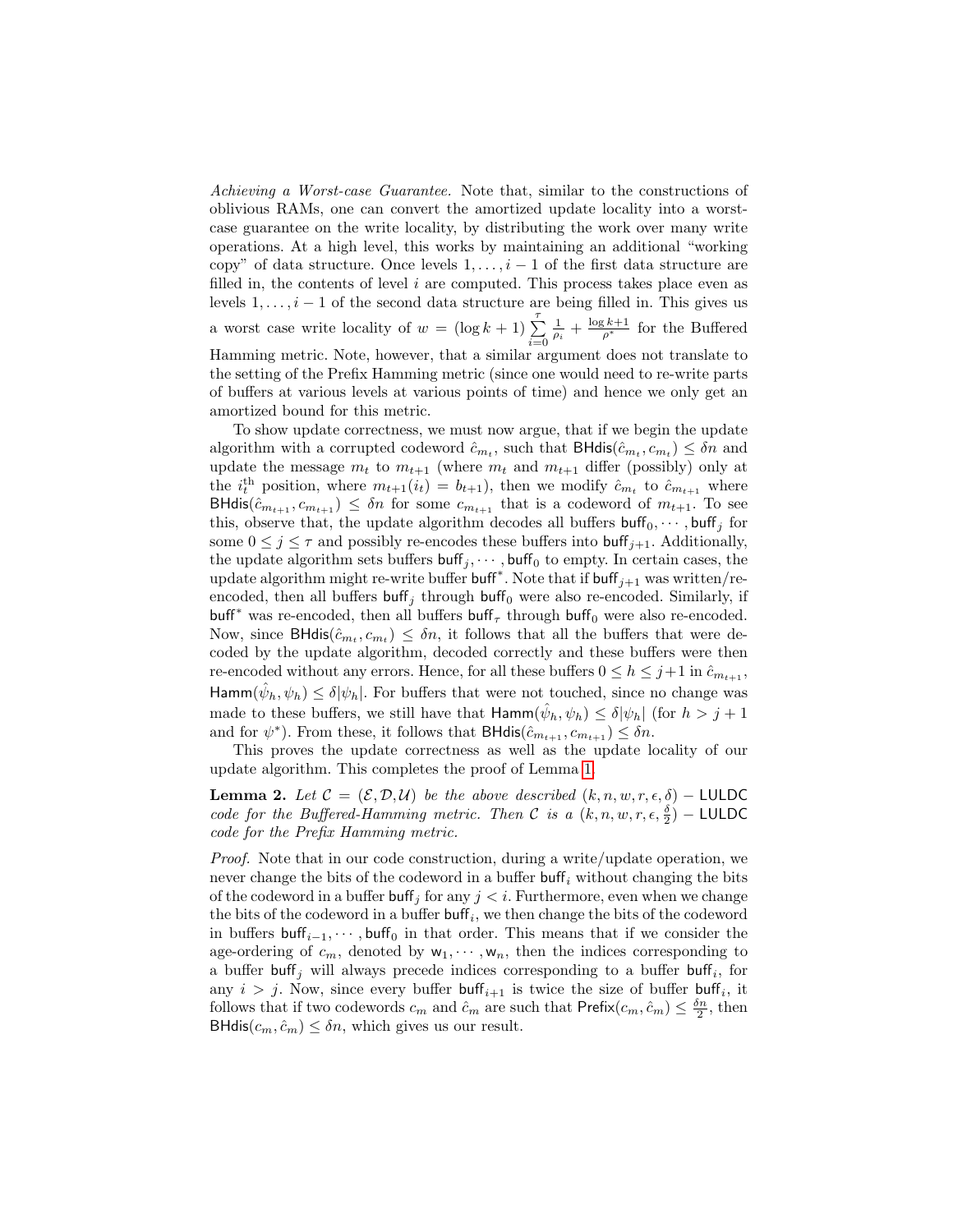The proof of Theorem [1](#page-9-1) now follows by simply combining Lemmas [1](#page-12-0) and [2.](#page-15-0)

## <span id="page-16-0"></span>4 Computational setting

#### 4.1 Codes for computationally bounded adversaries

In the previous section, we showed how to construct LULDC codes for the Prefix-Hamming metric. As noted before, we cannot construct LULDCs for metrics where the adverary can arbitrarily corrupt a constant fraction of the bits of the codeword. Since it is impossible to construct codes for the case of arbitrary adversarial errors, one could consider a setting where the decode algorithm will either decode to the correct message or detect if it is not able to do so; in other words, the decode algorithm will never output an incorrect message. Here too, it is easy to see that, unfortunately, one cannot have such information-theoretic error correcting codes. However, we show that by moving to the computationallybounded adversarial setting, and by allowing the encoder/decoder to maintain a secret state S, one can construct error correcting codes with optimal rate that are locally updatable. Our code will provide the following guarantees:

- If the Prefix Hamming condition is satisfied, then every bit of the message will be locally decodable.
- Additionally, the (local) decoding algorithm will never output an incorrect bit of the message.

These guarantees allow us to achieve a tradeoff between *detecting* arbitrary adversarial errors and decoding a smaller class of errors. We will provide such a guarantee even when the adversary gets to observe the history of updates/writes made to the codeword; we denote the history of updates/writes made by hist<sup>[9](#page-16-1)</sup>.

We now define such locally updatable locally decodable-detectable error correcting codes (LULDDC). As before, we provide our definition for the binary case, but this can be generalized to codes for larger alphabet  $\Sigma$ . Let  $\lambda$  be the security parameter and  $neg(\lambda)$  denote a function that is negligible in  $\lambda$ . We begin with the definition of the Prefix Hamming metric for the computational setting.

Definition 6 (The Computational Prefix Hamming Metric). Let  $E \in \mathcal{E}$  $\{0,1\}^{r}$ <sup>[10](#page-16-2)</sup>. Let c be of the form  $\mathsf{E}_1,\ldots,\mathsf{E}_n$ . Let  $\mathsf{w}_1,\cdots,\mathsf{w}_n$  denote the age-ordering of c. For some c' of the form  $\mathsf{E}_1,\ldots,\mathsf{E}_n$  and for  $1 \leq t \leq n$ , let  $c'[1,t]$  denote the elements  $c'(\mathsf{w}_1), \cdots, c'(\mathsf{w}_t)$ . We say that the Computational Prefix Hamming<sup>[11](#page-16-3)</sup>

<span id="page-16-1"></span><sup>&</sup>lt;sup>9</sup> While this is the same guarantee that we provide even in the information-theoretic setting, we make this explicit here as we wish to endow the computationally bounded adversary with as much power as possible.

<span id="page-16-2"></span><sup>&</sup>lt;sup>10</sup> We will think of E as a bit  $b_i$  followed by its constant sized authentication tag  $\sigma_i = \text{MAC}(b_i).$ 

<span id="page-16-3"></span><sup>&</sup>lt;sup>11</sup> While the definition of the distance function is not computational, we call it the computational prefix hamming distance, as this distance function is used only for the computational LULDDC construction. In our LULDDC codes, security guarantees will hold for codeword corruptions made by computationally bounded adversaries.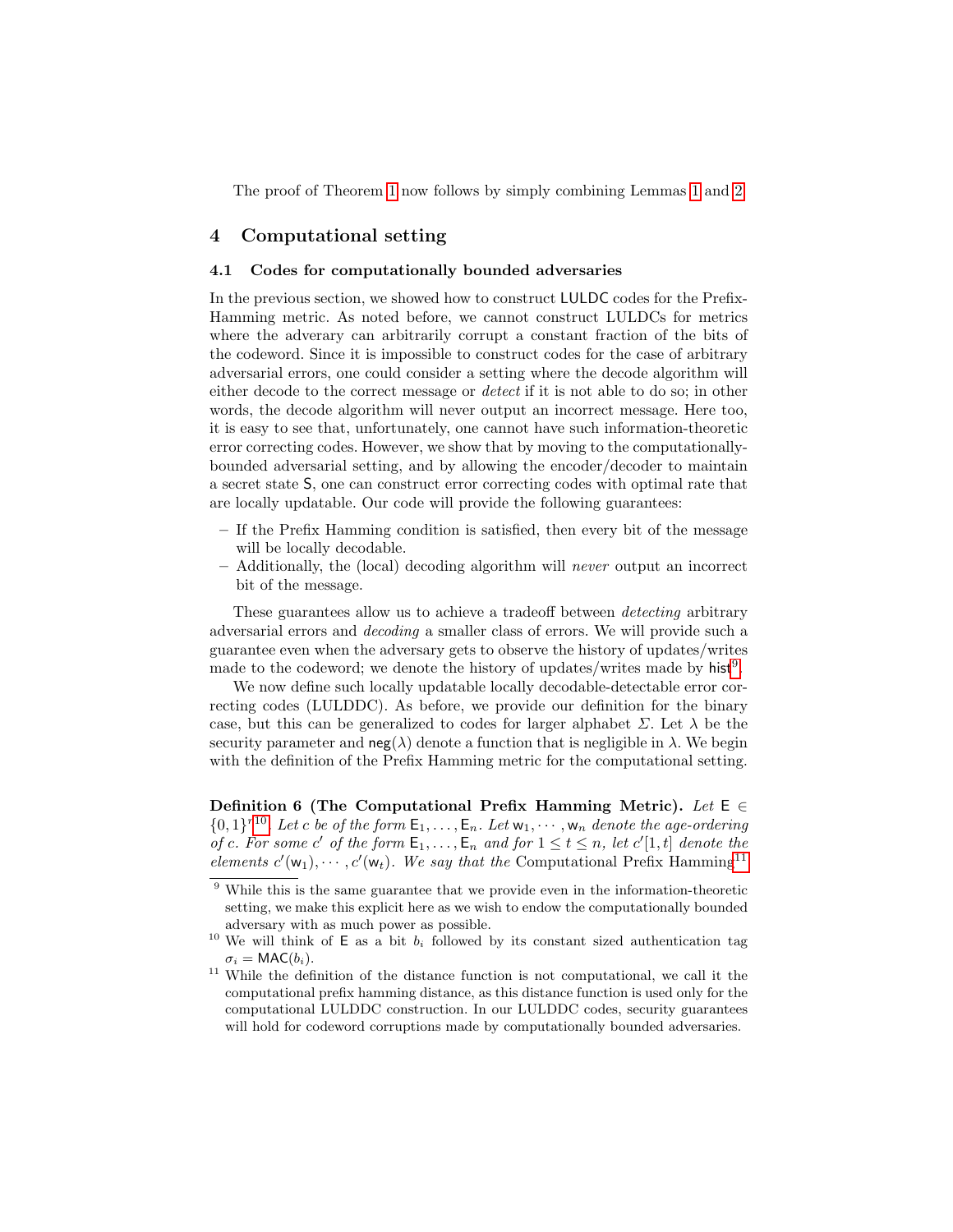distance between c and c', denoted by  $\mathsf{Prefix}^{\mathsf{comp}}(c, c')$ , is  $\leq \delta n$  if for all  $1 \leq t \leq n$ ,  $\text{Hamm}(c[1, t], c'[1, t]) \leq \delta t$ , where  $\text{Hamm}(x, y)$  denotes the Hamming Distance between any elements x and y.

Definition 7 (Locally updatable and locally decodable-detectable codes for adversarial errors (LULDDC)). A binary code  $C: \{0,1\}^k \rightarrow$  $\{0,1\}^n$  is  $(k, n, w, r, \lambda, S)$ -locally updatable and locally decodable/detectable if there exist randomized algorithms  $U$  and  $D$  such that the following conditions are satisfied:

- 1. Local Updatability:
	- (a) Let the state be initialized to  $S_0$ . Let  $m_0 \in \{0,1\}^k$  and let  $c_{m_0}$  =  $\mathcal{E}(m_0, \mathsf{S}_0)$ . Let  $m_t$  be a message obtained by any (potentially empty) sequence of updates. (Note that the state S is updated everytime an update is made.) Let hist contain the entire history of updates made on potentially corrupted codewords. Let  $\hat{c}_{m_t}$  be the final codeword obtained.

Then  $\forall m_0 \in \{0,1\}^k, \forall t, \forall m_t, \forall i \in [k], \forall b \in \{0,1\}, \text{ for all probabilities-}$ tic polynomial time (PPT) algorithms A, for all hist and for all  $\hat{c}_{m_t} \in$  ${0,1}^n$  output by  $\mathcal{A}(m_t, i, b, \text{hist})$ , the following condition holds with all but a negligible probability:

- $−$  If  $\exists c_{m_t} \in \mathcal{C}_{m_t}$  such that Prefix<sup>comp</sup> $(\hat{c}_{m_t}, c_{m_t}) \leq \delta n$ , then the actions of  $\mathcal{U}^{\hat{c}_{m_t}}(i, b, \mathsf{S}_t)$ , change  $\hat{c}_{m_t}$  to  $u(\hat{c}_{m_t}, i, b, \mathsf{S}_t) \in \{0, 1\}^n$ , where Prefix<sup>comp</sup>( $u(\hat{c}_{m_t}, i, b, S_t)$ ,  $c_{m_{t+1}} \leq \delta n$  for some  $c_{m_{t+1}} \in C_{m_{t+1}}$ , where  $m_{t+1}$  and  $m_t$  are identical except (possibly) at the i<sup>th</sup> position, and  $m_{t+1}(i) = b.$
- (b) The total number of queries and changes that U makes to the bits of  $\hat{c}_{m_t}$ is at most w.
- 2. Local Decodabilty-Detectability:
	- (a) Let  $m_t \in \{0,1\}^k$  denote the latest message, as determined by hist. Then  $\forall$ hist,  $\forall m_t \in \{0,1\}^k, \forall i \in [k]$ , for all probabilistic polynomial time (PPT) algorithms A and for all  $\hat{c}_{m_t} \in \{0,1\}^n$  output by  $\mathcal{A}(m_t, i, \text{hist})$ :
		- $-If \exists c_{m_t} \in \mathcal{C}_{m_t}$  such that  $\mathsf{Prefix}^{\mathsf{comp}}(\hat{c}_{m_t}, c_{m_t}) \leq \delta n$ , then

$$
\Pr[\mathcal{D}^{\hat{c}_m}(i,\mathsf{S}) = m(i)] = 1 - \mathsf{neg}(\lambda),
$$

where the probability is taken over the random coin tosses of the algorithm D and randomness used to generate S.

 $- If \forall c_{m_t} \in \mathcal{C}_{m_t},$  Prefix<sup>comp</sup> $(\hat{c}_m, c_m) > \delta n$ , then

$$
\Pr[\mathcal{D}^{\hat{c}_m}(i,\mathsf{S}) = m(i) \text{ or } \bot] = 1 - \mathsf{neg}(\lambda),
$$

where the probability is taken over the random coin tosses of the algorithm D and randomness used to generate S.

(b)  $D$  makes at most r queries to  $\hat{c}_{m_t}$ .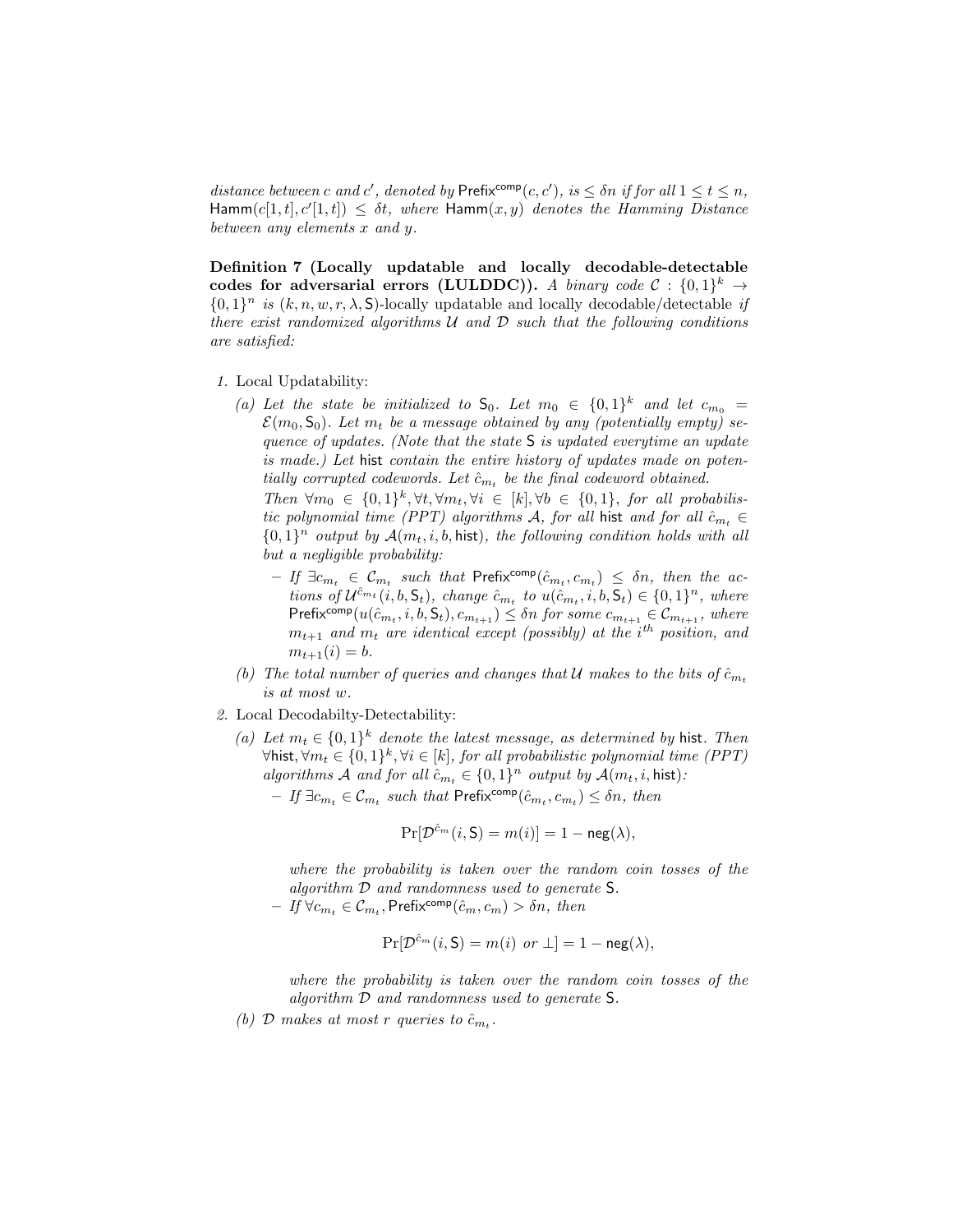#### 4.2 Our Results

In this section, we present a construction of a LULDDC in the computational setting. In particular, we show:

<span id="page-18-1"></span>**Theorem 2.** There exists a  $(k, n, w, r, \lambda, S)$  locally updatable and locally decodable-detectable error correcting code  $\mathcal{C} = (\mathcal{E}, \mathcal{D}, \mathcal{U})$ , for the Computational Prefix Hamming metric, achieving the following parameters, for some constant  $0 < \delta < \frac{1}{4}$ :

- Length of the code  $(n)$ :  $n = \mathcal{O}(k)$ .
- **Update locality** (w):  $w = \mathcal{O}(\log^2 k)$ , in the amortized sense.
- **Read locality**  $(r)$ :  $r = \mathcal{O}(\lambda \log^2 k)$ , in the worst case.

Similar to the information-theoretic consturction, we use a heirarchical data structure to store our codewords. In addition, we use cuckoo hashing and private key locally decodable codes, details of which can be found in the full version.

LULDDC Overview. We start by recalling the construction of the information-theoretic LULDC code from Section [3.2.](#page-10-1) Recall that codewords had  $\tau$  buffers. Each buff<sub>j</sub> encoded  $2^j$  (address, value) pairs, stored in a sorted manner. We performed a binary search to search for a particular address, a within buff, The first difference is that we now use computational locally decodable codes to encode each buffer. (Such codes were introduced by [\[21\]](#page-24-14). In this work, we use the construction due to [\[12\]](#page-24-13).) The next difference in the secret key setting is that we optimize the search performed on the buffers by using cuckoo hash functions<sup>[12](#page-18-0)</sup>. In particular, an element  $(a, v)$  is inserted at location  $h_{\ell,1}(a)$  or  $h_{\ell,2}(a)$ . To search for an address  $a$  in a particular buffer buff<sub> $\ell$ </sub>, our decode algorithm only needs to read locations  $h_{\ell,1}(a)$  and  $h_{\ell,2}(a)$ . (Of course, as in the information-theoretic case, we don't store the buffers in the clear. Rather we store an encoding of the buffers, now computed using the codes of [\[12\]](#page-24-13) and the locations,  $h_{\ell,1}(a)$ and  $h_{\ell,2}(a)$ , are read via calls to the underlying decode algorithm.) The second difference from the information theoretic construction is that we now use message authentication codes to detect a scenario where the codeword has too many errors. (To ensure local decodability, we need to authenticate each bit of the codeword separately.) This guarantees that our computational LULDDC code never decodes to an incorrect message.

Optimizing Parameters. While the above approach does give us an LULDDC construction, it doesn't give us our desired parameters. In particular, message authentication tags need to be of length at least  $\lambda$ , causing a blow-up of at least  $\lambda$  in the parameters. To avoid this, we use constant-size MACs instead.

<span id="page-18-0"></span><sup>&</sup>lt;sup>12</sup> Cuckoo hash functions were first used in conjunction with the hierarchical data structure [\[19\]](#page-24-11),[\[20\]](#page-24-12) by Pinkas and Reinman [\[22\]](#page-24-15) to obtain an ORAM construction. While it was shown that this construction does not hide the access pattern (i.e., which elements were read/written) [\[10\]](#page-23-9),[\[17\]](#page-24-16), as we will see, the underlying data structure coupled with cuckoo hashing can still be used securely to obtain a LULDDC code.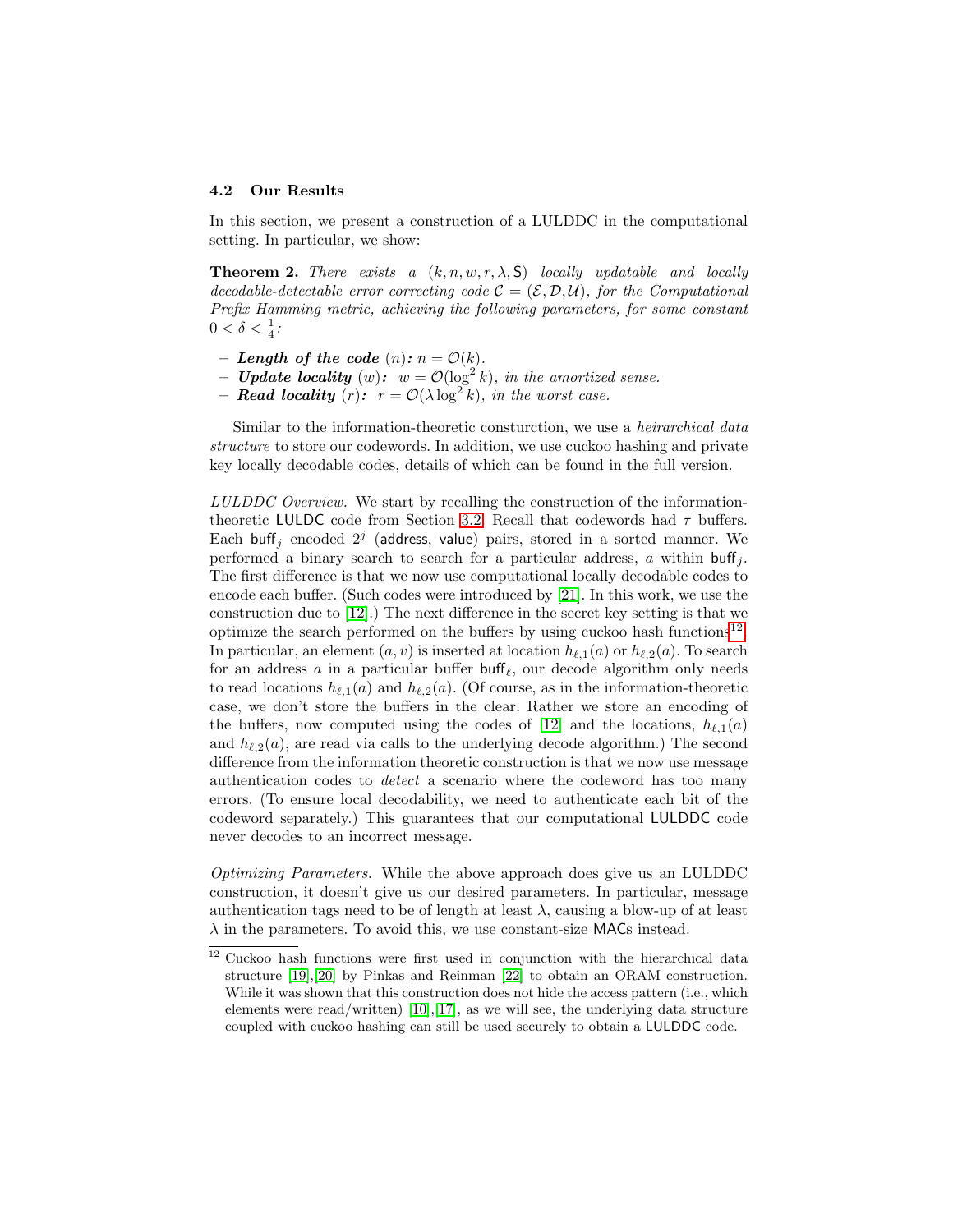Constant-size Message Authentication Codes. Such message authentication codes (MAC) authenticate each bit of the message being authenticated (in this case, the codeword) with a tag of length  $\mathcal{O}(1)$ . While, individually, such MACs can be forged with constant probability, as we will see in our construction, they can be made secure when we are checking  $\omega(\lambda)$  MAC values at a time.

At a high-level our decode algorithm will work as follows: we check the authenticity of  $\lambda$  randomly chosen bits of the codeword in each buffer. If most of the tags verify, we get a guarantee that less than a certain constant fraction of the bits of the codeword are corrupted. (Indeed, since each tag is computed with an independent MAC key, the odds that an adversary forges  $\lambda$  tags on his own, is negligible.) This, in turn, ensures that less than a constant fraction of bits of each codeword are corrupted, except with negligible probability<sup>[13](#page-19-0)</sup>, and therefore the codeword will decode correctly. (To the best of our knowledge, the idea of combining constant sized MACs with error correcting codes in such a way, was first used in the context of optimizing privacy amplification protocols in [\[5\]](#page-23-7).) This combined with certain other ideas, give us the construction with parameters stated in Theorem [2.](#page-18-1) We now present the LULDDC construction and provide the proof of Theorem [2](#page-18-1) in the full version.

### 4.3 LULDDC Construction.

We now build our code (denoted  $\mathcal{C}^{\text{comp}}$ ) in the secret key setting. The secret state S consists of a counter ctr (that is incremented everytime an update takes place), and a key to a PRF. S is used to generate the various keys used by the code. Similar to the information-theoretic case, each codeword  $c$  of  $\mathcal{C}^{\text{comp}}$  consists of  $\tau + 1$  buffers, buff<sub>0</sub>,..., buff<sub> $\tau$ </sub>, where  $\tau = \log \left( \frac{k}{\log k} \right)$ . In addition, there is a special buffer, buff<sup>\*</sup>, which has a structure different from the other buffers.

 $\mu_i$  contains  $(1+\gamma)2^i$  cells (for some  $\gamma > 1$ ) – each being either a "non-empty" cell containing a (address, value)-pair or an "empty" cell containing a special symbol  $\pi$ . There are at most  $2^i$  non-empty elements in  $\mu_i$  at any point of time, and these elements are stored using cuckoo hash functions  $(h_{i,1}, h_{i,2})$ . The remaining locations of  $\mu_i$  are filled with empty elements. We let  $\psi_i = \mathcal{E}_{\text{LOC}}(\mu_i)$ . For each bit j of  $\psi_i$ , let  $\sigma_i(j) = \text{MAC}(\psi_i(j))$ . Set  $\eta_i = \{(\psi_i(j)||\sigma_i(j))\}$ . buff<sub>i</sub> contains  $\eta_i$ .  $\mu^*$ contains all the bits of m in order (without the address values).  $\psi^* = \mathcal{E}_{LDC}(\mu^*)$ and  $\eta^* = \{(\psi^*(j) || \sigma^*(j))\}$ . The codeword is  $c_m = [\text{buff}_0, \dots, \text{buff}_\tau, \text{buff}^*]$ . Let  $\alpha$ be a constant. We will pick  $\alpha$  (as a function of  $\delta$  and  $\zeta$ ) later on appropriately.

Encode algorithm. Our encoding algorithm works as follows:

Algorithm  $\mathcal{E}(m, S)$ :

1. Let  $\mu^* = m(1), \dots, m(k)$ , where  $m(i)$  denotes the *i*<sup>th</sup> bit of the message. Let  $\psi^* = \mathcal{E}_{\text{LDC}}(\mu^*)$  and  $\eta^* = \{(\psi^*(j)||\sigma^*(j))\}$ , where  $\psi^*(j)$  is the j<sup>th</sup> bit of  $\psi^*$ and  $\sigma^*(j) = \text{MAC}(\psi^*(j)).$ 

<span id="page-19-0"></span> $13$  This condition remains true only if all the buffers contain codewords that are at least λ-bits long. We will ensure this by starting our buffers only at a particular level.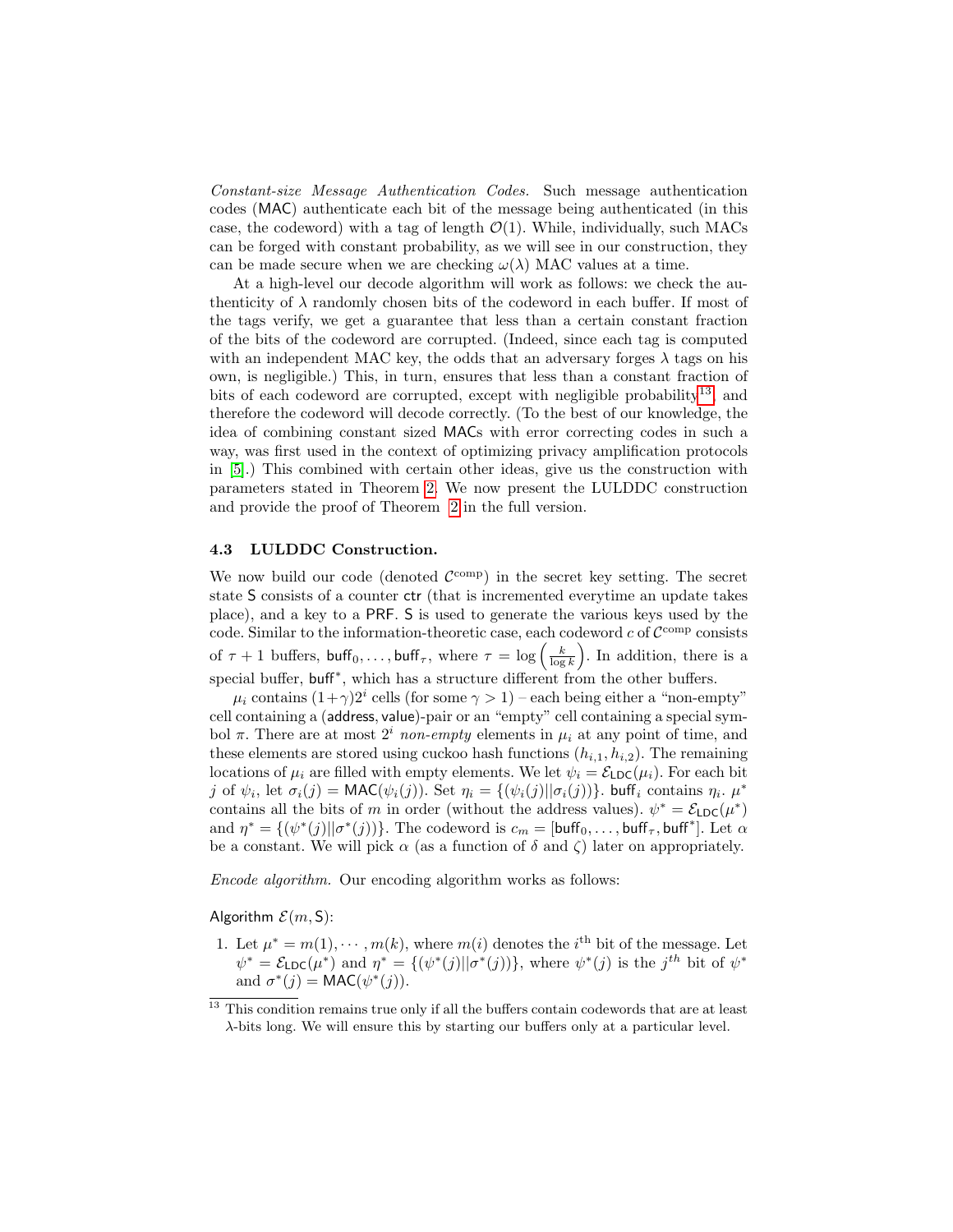2. Creates the  $\tau + 1$  empty buffers (buff<sub> $\tau$ </sub>,..., buff<sub>0</sub>) in that order; i.e., the underlying  $\mu_i$  contains only special symbols.

Local Update Algorithm. The update algorithm takes as input a (potentially corrupted) codeword  $\hat{c}$ , an index  $i$ , a bit  $b_i$ , and the latest state S. Let the latest value of the message, as determined by hist, be m. Then if there exists some codeword  $c_m$  such that  $c \in \mathcal{C}_m$  and Prefix<sup>comp</sup> $(\hat{c}, c) \leq \delta n$ , then the update algorithm outputs  $\hat{c}'$  where  $\mathsf{Prefix}^{\mathsf{comp}}(\hat{c}', c') \leq \delta n$  such that  $c' \in \mathcal{C}_{m'}$  and  $m'$  and m are identical except possibly at the *i*<sup>th</sup> position, where  $m'(i) = b_i$ .

Recall that each codeword has multiple buffers of the form  $\psi_i(j) || \sigma_i(j)$ where  $\psi_i(j)$  is one bit of the codeword and  $\sigma_i(j)$  is its constant sized message authentication tag. We refer to each of these  $\psi_i(j) || \sigma_i(j)$  as an element of buff<sub>i</sub>.

### Algorithm  $\mathcal{U}^{\hat{c}_m}(i,b,\mathsf{S})$ :

- 1. If the first buffer is empty, compute  $\psi = \mathcal{E}_{LDC}(i||b)$ ;  $\sigma = MAC(\psi)$  and insert  $\eta = (\psi||\sigma)$  into the first buffer.
- 2. If the first buffer is non-empty, find the first empty buffer note this can be determined easily from ctr. Let the first empty buffer be at level j.
- 3. Store  $(i, b_i)$  as well as all the non-empty elements from  $\mu_0$  to  $\mu_{j-1}$  into  $\mu_j$ . To do this, we decode  $\psi_0, \dots, \psi_{j-1}$ , insert the elements into  $\mu_j$  and then compute  $\mathcal{E}_{LDC}(\mu_j)$  to obtain  $\psi_j$ . We compute  $\eta_j(\ell) = {\psi_j(\ell), \sigma_j(\ell)}$ . (The authentication tags  $\sigma_j(\ell)$  are recomputed with the *latest key* corresponding to level j.) When decoding  $\psi_0, \dots, \psi_{i-1}$ , ensure that at least  $(1 - \delta)|\psi_i|$ MACs in every buffer verify; otherwise, output  $\perp$ .
- 4. Starting from buff<sub>j−1</sub> up to buff<sub>0</sub>, fill each of the buffers with empty elements in order. In other words, set the underlying  $\mu_{\ell}$ s for each of the buffers to contain only special symbols.

We refer the reader to the full version for further details.

*Local Decode Algorithm*. The algorithm for reading the  $i<sup>th</sup>$  bit works as follows:

### Algorithm  $\mathcal{D}^{\hat{c}_m}(i, S)$ :

- 1. Randomly select  $\lambda$  elements from each of the buffers.
- 2. For each of the elements, verify that  $\sigma(j) = \text{MAC}(\psi(j))$ . (Note that this verification is done with appropriate MAC keys generated from S.)
- 3. If, for even one level, less than  $\alpha\lambda$  of the tags verify, then output ⊥.
- 4. The decode algorithm starts with the top-most buffer ( $\text{buff}_0$ ) and proceeds downwards until it finds the address i.
- 5. For now, assume that buff<sub>j</sub> contains  $\mu_j$  instead of its encoding. Then to search a buffer buff<sub>j</sub> for an index i, we read the locations  $h_{j,1}(i)$  and  $h_{j,2}(i)$ . If either of these locations contains an entry  $(i, v)$  then v is the output of the algorithm. Since buff<sub>j</sub> contains  $\{\psi_i(\ell), \sigma_i(\ell)\}\$ , the steps we just described are implemented via calls to the underlying decoder  $\mathcal{D}_{LDC}$ .
- 6. If we reach the last buffer, buff<sup>\*</sup>, we read the element v stored at address i in the buffer – once again, via calls to  $\mathcal{D}_{\text{LDC}}$ . *v* is the output of the algorithm.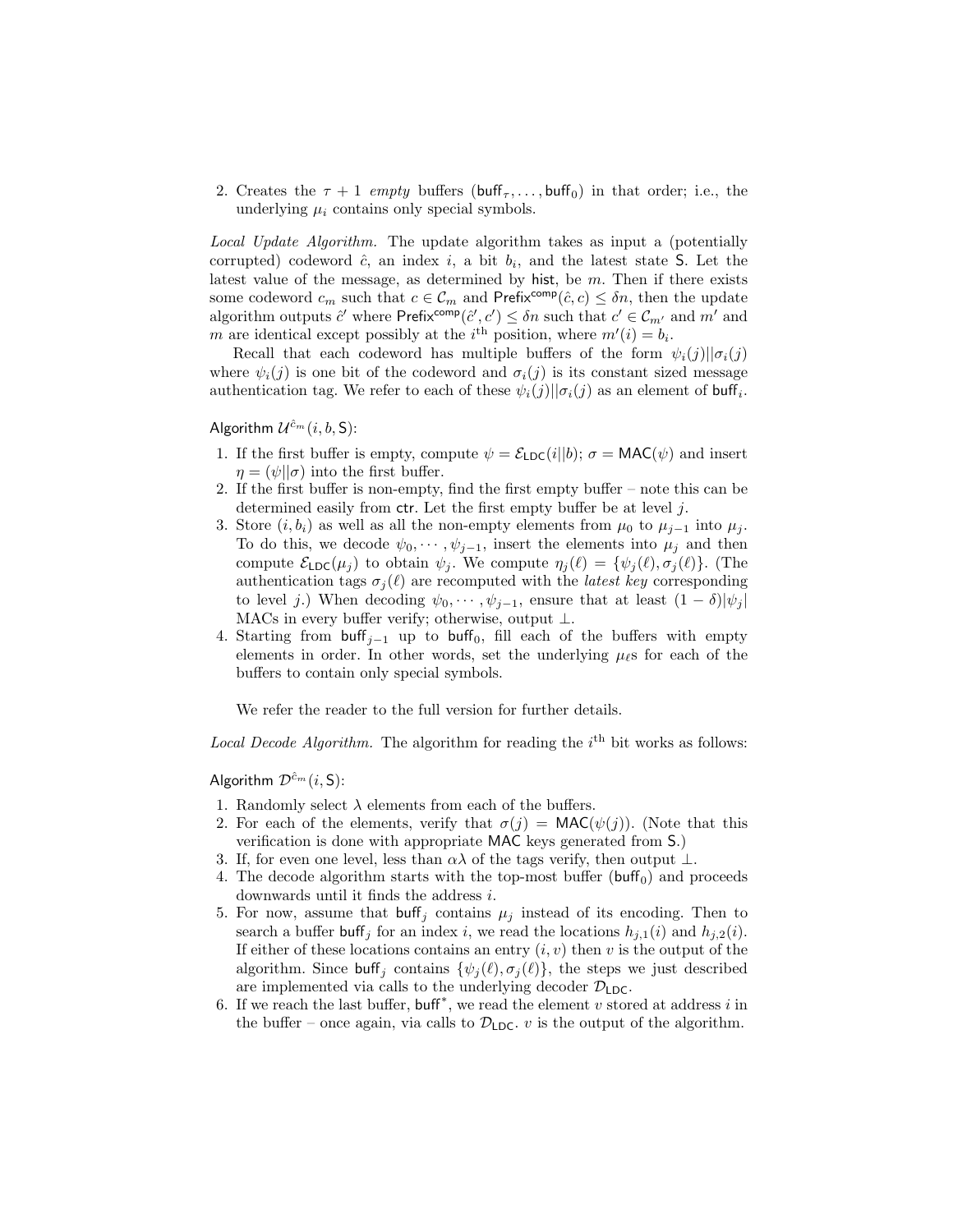## <span id="page-21-0"></span>5 Dynamic Proof of Retrievability

A proof of retrievability scheme enables a client, storing his data on an untrusted server, to execute an audit protocol such that a malicious server that deletes or changes even a single bit of the client's data will fail to pass the audit protocol, except with negligible probability in the security parameter. Proofs of retrievability, introduced by Juels and Kaliski [\[14\]](#page-24-8), were initially defined on static data building upon the closely related notion of sublinear authenticators defined by Naor and Rothblum [\[18\]](#page-24-9). The work of Cash, Küpçü, and Wichs [\[3\]](#page-23-5) considers this notion for dynamically changing data; in other words, they constructed a proof of retrievability scheme that allowed for efficient updates to the data. We show that the techniques used to construct LULDDCs can be used to build a DPoR scheme. In addition to being conceptually simple, our construction also significantly improves the parameters achieved by [\[3\]](#page-23-5).

A dynamic PoR scheme [\[3\]](#page-23-5) comprises of four protocols PInit, PRead, PWrite, and Audit between two stateful parties: the client  $\mathcal C$  and a server  $\mathcal S$  who is untrusted. The client stores some data  $m$  with the server and wishes to perform read, write, and audit operations on this data. In detail, the protocols are:

- Plnit( $1^{\lambda}, \Sigma, k$ ): In this protocol, the client initializes an empty data storage on the server of length  $k$ , where each element in the data comes from an alphabet  $\Sigma$ . The security parameter is  $\lambda$ .
- PRead(*i*): In this protocol, the client reads the *i*<sup>th</sup> location of the data and outputs some value  $v_i$  at the end of the protocol.
- PWrite $(i, v_i)$ : In this, the client sets the i<sup>th</sup> location of the data to  $v_i$ .
- Audit(): In this protocol, the client verifies that the server is maintaining the data correctly so that they remain retrievable. The client outputs either accept or reject.

The (private) state of the client is implicitly assumed in all the above protocols and the client may also output reject during any of the protocols if it detects any malicious behavior on the part of the server. A dynamic PoR scheme must satisfy three properties: correctness, authenticity, and retrievability. We refer the reader to [\[3\]](#page-23-5) for the formal definitions of these properties.

Overview of Construction. At a high-level, our construction follows the same approach as our LULDDC scheme. One main difference is that in addition to storing encoded messages in buff<sub>0</sub> to buff<sub> $\tau$ </sub> and buff<sup>\*</sup>, we will store the decoded, authenticated, message of every buffer in another set of  $\tau$  +2 buffers (denoted by plain<sub>0</sub> to plain<sub>τ</sub> and plain<sup>\*</sup>). The read algorithm works by reading these buffers (instead of the encoded buffers) and verifying their respective MACs. The write algorithm works the same as before – except that it writes to both encoded and unencoded buffers. The audit algorithm works by checking  $\lambda$  randomly chosen locations of each of the encoded buffers and verifying their MACs. Additionally, to obtain good write complexity, we use linear time encodable and decodable standard error correcting codes [\[26\]](#page-24-17) to encode each buffer, as opposed to using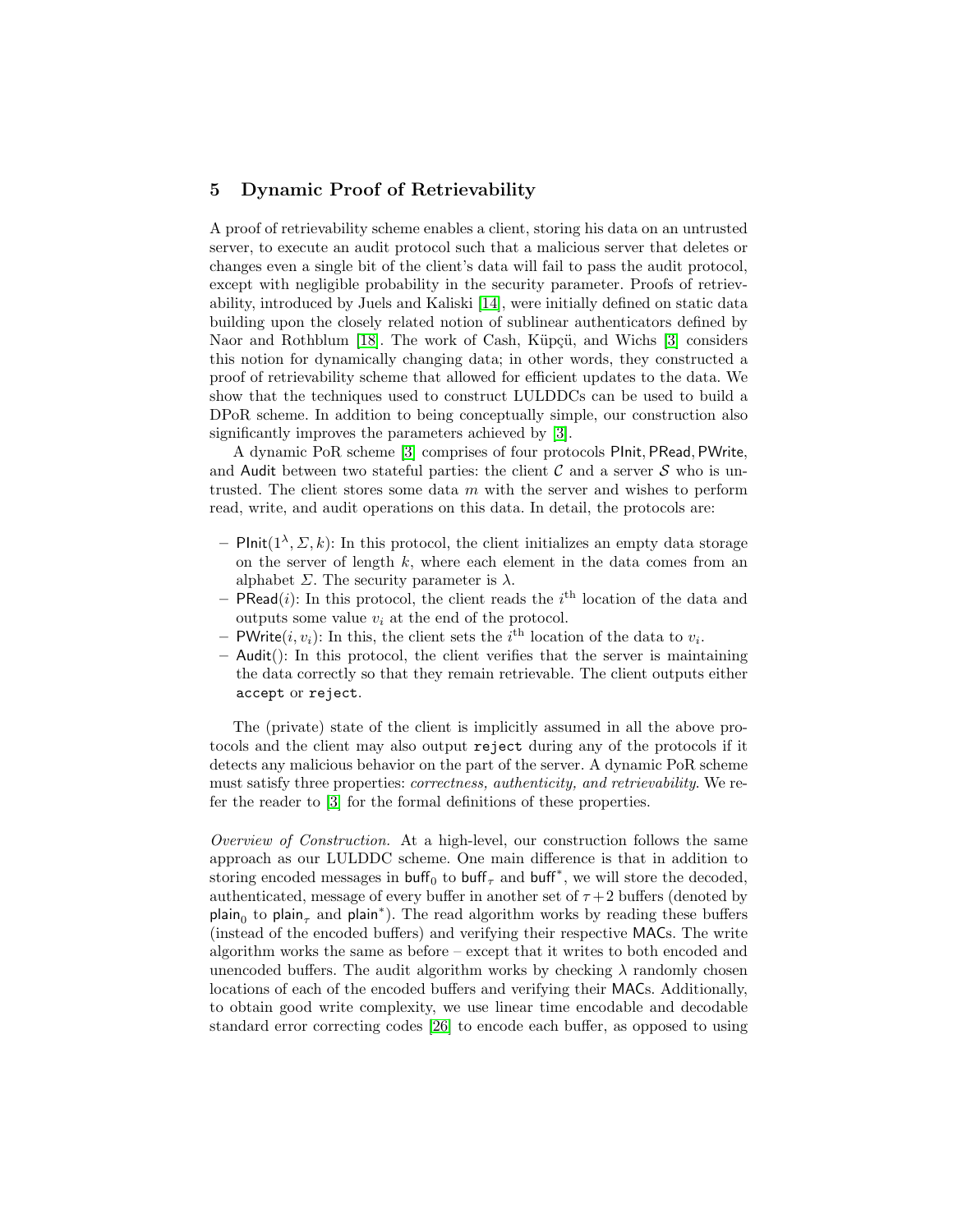locally decodable codes. We shall also use two types of message authentication codes: to MAC the elements of buffers  $\text{buff}_0$  to  $\text{buff}_\tau$  and  $\text{buff}^*$  (that store codewords), we shall use constant size MACs; however, to MAC the elements of buffers  $\mathsf{plain}_0$  to  $\mathsf{plain}_\tau$  (that store elements of the message in the clear), we shall use MACs with MAC length  $\lambda$ . We shall abuse notation and denote both these MACs by MAC (it will be clear from context which type of MAC we use).

- Plnit( $1^{\lambda}, \Sigma, k$ ): This protocol is very similar to the Encode algorithm of our LULDDC. Namely, when storing data  $m = m(1), \cdots, m(k) = \mu^*$ on the server, with  $m(i) \in \Sigma$ , the client computes  $\psi^* = \mathcal{E}_{\text{lin}}(\mu^*)$  and  $\eta^* = \{(\psi^*(j) || \sigma^*(j))\},\$  where  $\psi^*(j)$  is the  $j^{th}$  element of  $\psi^*$  and  $\sigma^*(j)$  $MAC(\psi^*(j))$ . The client stores  $\eta^*$  in buff<sup>\*</sup>. Additionally the client will also store every element of m along with its MAC in plain<sup>\*[14](#page-22-0)</sup>.
- PWrite $(i, v_i)$ : To write element  $v_i$  into position  $i, \mathcal{C}$  does as follows:
	- If the first buffer is non-empty, find the first empty buffer this can be determined using ctr, but for now, we just assume that we learn this by decoding buffers in a top-down manner and scanning them to see if they contain any non-empty element. Let the first empty buffer be at level  $j$ .
	- Update S to S' so that it now contains an incremented counter.
	- We store  $(i, b_i)$  as well as all the non-empty elements from  $\mu_0$  to  $\mu_{j-1}$ into  $\mu_i$ . To do this, we decode  $\psi_0 \cdots \psi_{i-1}$ , insert the elements into  $\mu_i$  and then compute  $\mathcal{E}_{\text{lin}}(\mu_j)$  to obtain  $\psi_j$ . We compute  $\eta_j(\ell) = {\psi_j(\ell), \sigma_j(\ell)}$ . (The authentication tags  $\sigma_i(\ell)$  are recomputed with the *latest key* corresponding to level  $j$ , which in turn is computed from  $S'$ ).
	- Additionally, we store the plain message  $\mu_j$  in plain<sub>j</sub>. Note, that whenever reading an element, we read the element along with its MAC and reject if the MAC does not verify.
	- The buffers from  $\text{buff}_{j-1} \dots \text{buff}_0$ , as well as  $\text{plain}_{j-1} \dots \text{plain}_0$ , are now set to empty by writing special elements into it (along with appropriate MAC values).
- PRead(i): To read the i<sup>th</sup> element of the most recent message stored on the server, the client does the following:
	- The algorithm starts with the top-most buffer  $(\text{plain}_0)$  and proceeds downwards until it finds the address *i*.
	- Note that plain<sub>j</sub> contains  $\mu_j$  in plaintext. To search a buffer buff<sub>j</sub> for an index i, we read the locations  $h_{j,1}(i)$  and  $h_{j,2}(i)$ . If either of these locations contains an entry  $(i, v)$  then v is the output of the algorithm.
	- If we reach the last buffer, plain<sup>\*</sup>, we read the element v stored at address i in plain<sup>\*</sup>. If the tag  $\sigma$  does not verify, for any element read (in any of the buffers), then the algorithm outputs reject, otherwise  $v$  is the output<sup>[15](#page-22-1)</sup>.

<span id="page-22-0"></span><sup>&</sup>lt;sup>14</sup> In order to reduce the storage complexity, every  $\frac{\lambda}{|\Sigma|}$  elements are grouped together and MACed so that the storage complexity remains at  $\mathcal{O}(k)$  and does not become  $\mathcal{O}(k\lambda)$ .

<span id="page-22-1"></span><sup>&</sup>lt;sup>15</sup> Note, that because of the way we MAC the plaintext values in plain buffers, when we read a single element from **plain**, we may have to read an additional  $\frac{\lambda}{|\Sigma|}$  elements in order to verify the MAC; we ignore this in the description for ease of exposition.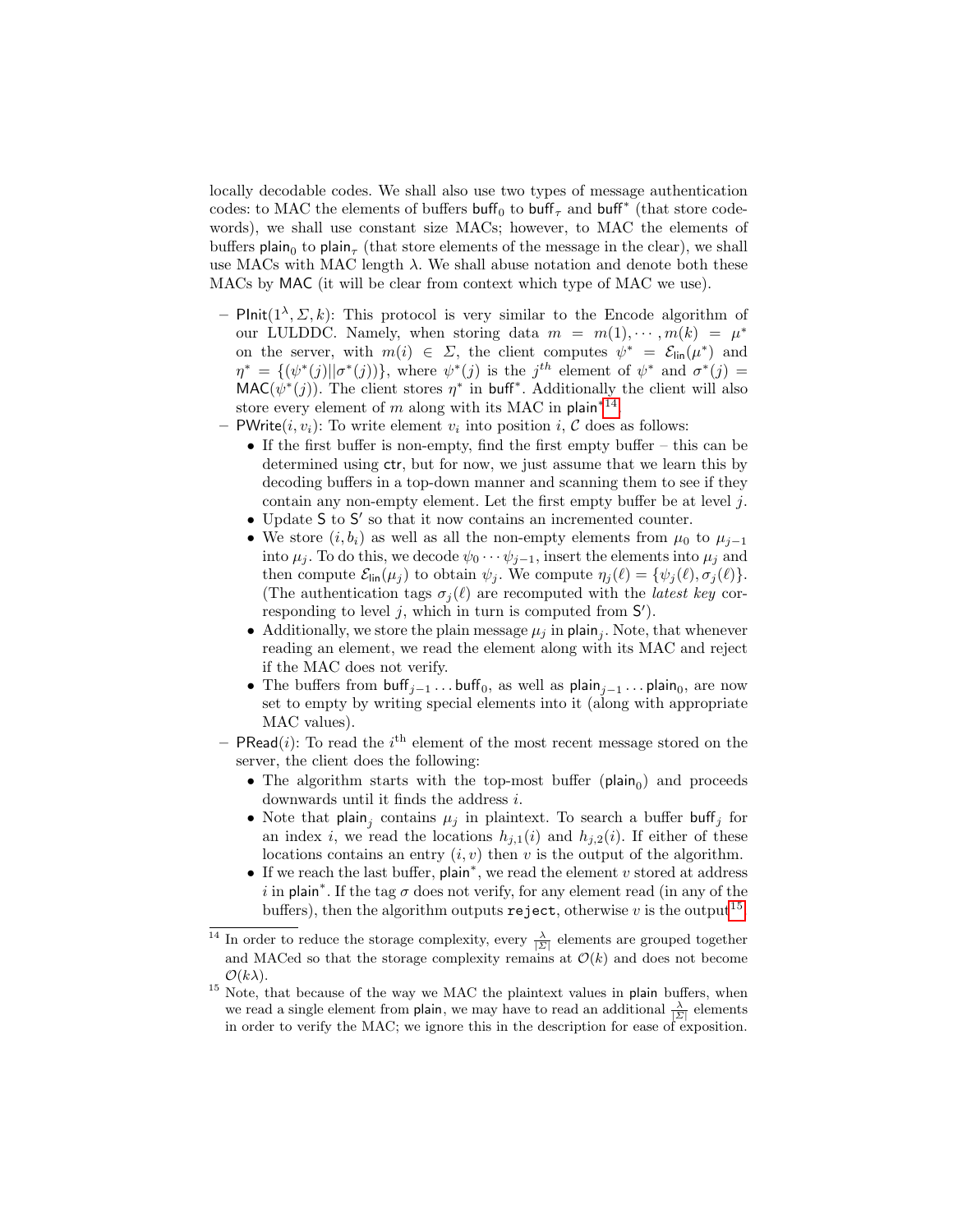- Audit(): The audit protocol works as follows:
	- For every buffer buff<sub>0</sub> to buff<sub> $\tau$ </sub> as well as buff<sup>\*</sup>, pick  $\lambda$  locations of the codeword  $\psi_i$  (stored in buff<sub>i</sub>) at random and read these  $\lambda$  elements along with their MAC values.
	- If all the MACs verify, then output accept, otherwise output reject.

We defer the proof of correctness and security for construction to the full version. For now, we simply state the parameters that this construction achieves. The (worst case) complexity of the PWrite protocol is  $\mathcal{O}(\log^2 k)$ . The complexity of the PRead protocol is simply  $\mathcal{O}(\lambda \log k)$  as we need to read a constant number of elements in each buffer (along with their MACs of length λ). Finally, the complexity of the Audit protocol is  $\mathcal{O}(\lambda \log k)$  as we read λ elements of the codeword in each buffer, along with their constant-size MACs. The client storage is  $\mathcal{O}(\lambda)$ .

Acknowledgments. We thank the anonymous reviewers of TCC 2014 for their very valuable feedback.

### References

- <span id="page-23-4"></span>1. G. Ateniese, S. Kamara, and J. Katz. Proofs of storage from homomorphic identification protocols. In Advances in Cryptology - ASIACRYPT 2009, 15th International Conference, pages 319–333, 2009.
- <span id="page-23-3"></span>2. K. D. Bowers, A. Juels, and A. Oprea. Proofs of retrievability: theory and implementation. In Proceedings of the first ACM Cloud Computing Security Workshop, CCSW 2009, pages 43–54, 2009.
- <span id="page-23-5"></span>3. D. Cash, A. Küpçü, and D. Wichs. Dynamic proofs of retrievability via oblivious ram. In Advances in Cryptology - EUROCRYPT 2013, 32nd Annual International Conference, pages 279–295, 2013.
- <span id="page-23-8"></span>4. N. Chandran, B. Kanukurthi, and R. Ostrovsky. Locally updatable and locally decodable codes. Cryptology ePrint Archive, Report 2013/520, 2013. [http://](http://eprint.iacr.org/) [eprint.iacr.org/](http://eprint.iacr.org/).
- <span id="page-23-7"></span>5. N. Chandran, B. Kanukurthi, R. Ostrovsky, and L. Reyzin. Privacy amplification with asymptotically optimal entropy loss. In Proceedings of the 42nd ACM Symposium on Theory of Computing, STOC 2010, pages 785–794, 2010.
- <span id="page-23-1"></span>6. Y. M. Chee, T. Feng, S. Ling, H. Wang, and L. F. Zhang. Query-efficient locally decodable codes of subexponential length. Computational Complexity, 22(1):159– 189, 2013.
- <span id="page-23-2"></span>7. Y. Dodis, S. P. Vadhan, and D. Wichs. Proofs of retrievability via hardness amplification. In Theory of Cryptography, 6th Theory of Cryptography Conference, TCC 2009, pages 109–127, 2009.
- <span id="page-23-0"></span>8. K. Efremenko. 3-query locally decodable codes of subexponential length. In STOC, Proceedings of the 41st Annual ACM Symposium on Theory of Computing, pages 39–44, 2009.
- <span id="page-23-6"></span>9. O. Goldreich. Towards a theory of software protection and simulation by oblivious rams. In STOC, pages 182–194, 1987.
- <span id="page-23-9"></span>10. M. T. Goodrich and M. Mitzenmacher. Privacy-preserving access of outsourced data via oblivious ram simulation. In ICALP (2), pages 576–587, 2011.